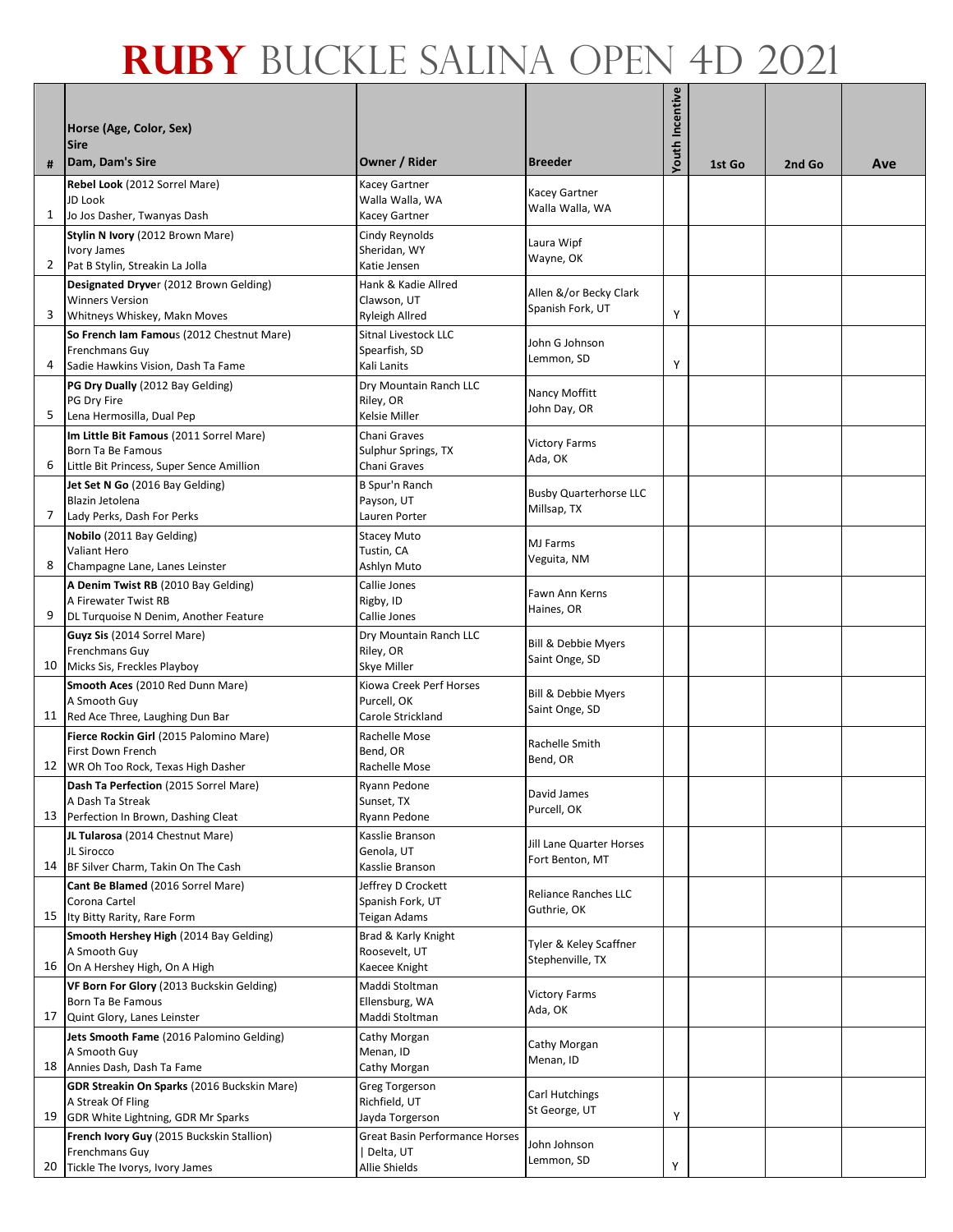| #  | Horse (Age, Color, Sex)<br><b>Sire</b><br>Dam, Dam's Sire                         | Owner / Rider                           | <b>Breeder</b>                                | <b>/outh Incentive</b> | 1st Go | 2nd Go | Ave |
|----|-----------------------------------------------------------------------------------|-----------------------------------------|-----------------------------------------------|------------------------|--------|--------|-----|
|    | Rikki Ridge (2015 Sorrel Mare)                                                    | <b>Kacey Gartner</b>                    | Karen Gleason                                 |                        |        |        |     |
|    | JD Look<br>21 Bald Ridge, Dash Ta Fame                                            | Walla Walla, WA<br>Paige Gartner        | Touchet, WA                                   | Υ                      |        |        |     |
|    | Guys Likem Perky Too (2015 Palomino Gelding)                                      | Paul & Pandy Wyatt                      |                                               |                        |        |        |     |
|    | Aint Seen Nothin Yet                                                              | Showlow, AZ                             | Summer Lunt Hatch<br>Snowflake, AZ            |                        |        |        |     |
|    | 22 Silk Perks, Dash For Perks                                                     | Pandora Wyatt                           |                                               |                        |        |        |     |
|    | This Lanes A Blazin (2015 Chestnut Mare)<br>Blazin Jetolena                       | <b>Rich Morley</b><br>Salem, UT         | <b>Grant Little</b>                           |                        |        |        |     |
|    | 23 SMR Sexy Two, Lanes Leinster                                                   | Eliza Morley                            | Thorsby, AB                                   |                        |        |        |     |
|    | VF Eysa Famous (2015 Sorrel Mare)                                                 | Sarah Rose Waguespack                   | <b>Victory Farms</b>                          |                        |        |        |     |
|    | <b>Eddie Stinson</b><br>24 VF Eysa Red Design, Designer Red                       | Gonzales, LA<br>Sarah Rose Waguespack   | Ada, OK                                       |                        |        |        |     |
|    | Taryns Tres (2015 Bay Mare)                                                       | H & M Land & Livestock                  |                                               |                        |        |        |     |
|    | <b>Tres Seis</b>                                                                  | Spanish Fork, UT                        | Stanfield Livestock<br>Chico, TX              |                        |        |        |     |
|    | 25 Might Be Gone, Mighty Invictus<br>Just A Guy With Cash (2015 Palomino Gelding) | Jessica Sampson<br>Jordan Dove          |                                               |                        | Out    |        |     |
|    | Aint Seen Nothin Yet                                                              | Pendleton, OR                           | Sue Ruzicka                                   |                        |        |        |     |
|    | 26 Two Tru Rare Babe, Tru Tru Deck                                                | Jordan Dove                             | Dixie, WA                                     |                        |        |        |     |
|    | Best B A Fancy Chick (2015 Buckskin Mare)<br><b>Best Advice</b>                   | Erica Luzzi                             | Cowan Brothers LLC                            |                        |        |        |     |
|    | 27 PC Sun Ambrosia, Sun Frost                                                     | Montesano, WA<br>Erica Luzzi            | Highmore, SD                                  |                        |        |        |     |
|    | MKL Iceman (2015 Gray Gelding)                                                    | <b>Marion K Lott</b>                    | Stephan & Lisa Ralston                        |                        |        |        |     |
|    | Slick By Design<br>28 Streakin Snowlady, Mr Jess Perry                            | Morgan, UT<br>Jessica Lott              | Morgan, UT                                    |                        |        |        |     |
|    | Bet Me For The Dough (2015 Palomino Gelding)                                      | Lance & Marci Cornwall                  |                                               |                        |        |        |     |
|    | Twoforthedough                                                                    | Dammeron Valley, UT                     | Lance & Marci Cornwall<br>Dammeron Valley, UT |                        |        |        |     |
|    | 29 Bet Your Bux, Aquas Hugo                                                       | Jocelynn Cornwall                       |                                               |                        |        |        |     |
|    | Bellas Bag Of Bones (2015 Bay Gelding)<br>The Goodbye Lane                        | Mckale Hadley<br>Taylor, UT             | <b>Mckale Hadley</b>                          |                        |        |        |     |
| 30 | GW Lilly Belle, Society Road                                                      | Mckale Hadley                           | Taylor, UT                                    |                        |        |        |     |
|    | LS Mr Skip N Goodbye (2016 Bay Gelding)                                           | <b>Brooke Deters</b>                    | Glade Jacklin                                 |                        |        |        |     |
|    | The Goodbye Lane<br>31 Bankers Special Skip, Jay Kay Skipa Rory                   | West Jordan, UT<br><b>Brooke Deters</b> | Payson, UT                                    |                        |        |        |     |
|    | Scooters Famous Buns (2014 Chestnut Mare)                                         | Linda Lowe                              |                                               |                        |        |        |     |
|    | JB Proud N Famous                                                                 | Castle Rock, WA                         | Linda Lowe<br>Castle Rock WA                  |                        |        |        |     |
|    | 32 Ten Pana Gold, Call Me A Ten<br>Streaking Stella (2016 Bay Roan Mare)          | Joni White<br>Sydney Nash               |                                               |                        |        |        |     |
|    | A Streak Of Fling                                                                 | Dillon, MT                              | Holly Fenoglio                                |                        |        |        |     |
| 33 | Eye Soar Am Hot, Eye Soar                                                         | <b>Sydney Nash</b>                      | Nocona, TX                                    |                        |        |        |     |
|    | Hot Irish Twister (2016 Palomino Gelding)<br>Irish Pay                            | Lyle or Lapriel Clark<br>Corrinne, UT   | Michael McNulty                               |                        |        |        |     |
|    | 34 Red Hot Twister, Red Hot Quixote                                               | Mindy Clark                             | Kamas, UT                                     |                        |        |        |     |
|    | Too Fame Or Fly (2016 Cremello Mare)                                              | <b>Rich Morley</b>                      | Hughes Morley Land &                          |                        |        |        |     |
|    | PC Redwood Manny<br>35 Sophera Fame, Dash Ta Fame                                 | Salem, UT<br>Majorie Morley             | Livestock<br>Payson, UT                       | Υ                      |        |        |     |
|    | A Smooth Sangria (2017 Sorrel Mare)                                               | Shawna Letcher                          |                                               |                        |        |        |     |
|    | A Smooth Guy                                                                      | Rapid City, SD                          | TK & Lainee Sampson<br>Interior, SD           |                        |        |        |     |
|    | 36 SX Smokin Serena, Smoke N Sparks<br>Dibs on a Frenchgirl (2016 Sorrel Mare)    | Shawna Letcher<br>Henson Winn           |                                               |                        |        |        |     |
|    | Dashin Dynamo                                                                     | Sanders, AZ                             | Rachele Smith                                 |                        |        |        |     |
|    | 37 RIL Francypants, Frenchmans Guy                                                | Henson Winn                             | Bend, OR                                      |                        |        |        |     |
|    | Blue Pogonip Society (2013 Brown Gelding)                                         | Tonia Davis or Rick Adams               | 7B Performance Horses                         |                        |        |        |     |
|    | Sparkys Blue Road<br>38 Ms Pico Society, Sweet Society Road                       | Warren, UT<br><b>Tonia Davis</b>        | Bliss, ID                                     |                        |        |        |     |
|    | Little Bitta Fame (2014 Sorrel Mare)                                              | <b>Shane Davis</b>                      | Thomas O'Neal                                 |                        |        |        |     |
|    | Eddie Stinson                                                                     | Fort Lupton, CO                         | Choudrant, LA                                 |                        |        |        |     |
|    | 39 Kid Fame, Dash Ta Fame<br>SL French Meteorite (2014 Bay Mare)                  | Wendy Hoefer<br>Sitnal Livestock LLC    |                                               |                        |        |        |     |
|    | Frenchmans Guy                                                                    | Spearfish, SD                           | Sitnal Livestock LLC<br>Spearfish, SD         |                        |        |        |     |
|    | 40 Dashing Meteror, Dashing With Cash                                             | Kayla Lantis                            |                                               | Υ                      |        |        |     |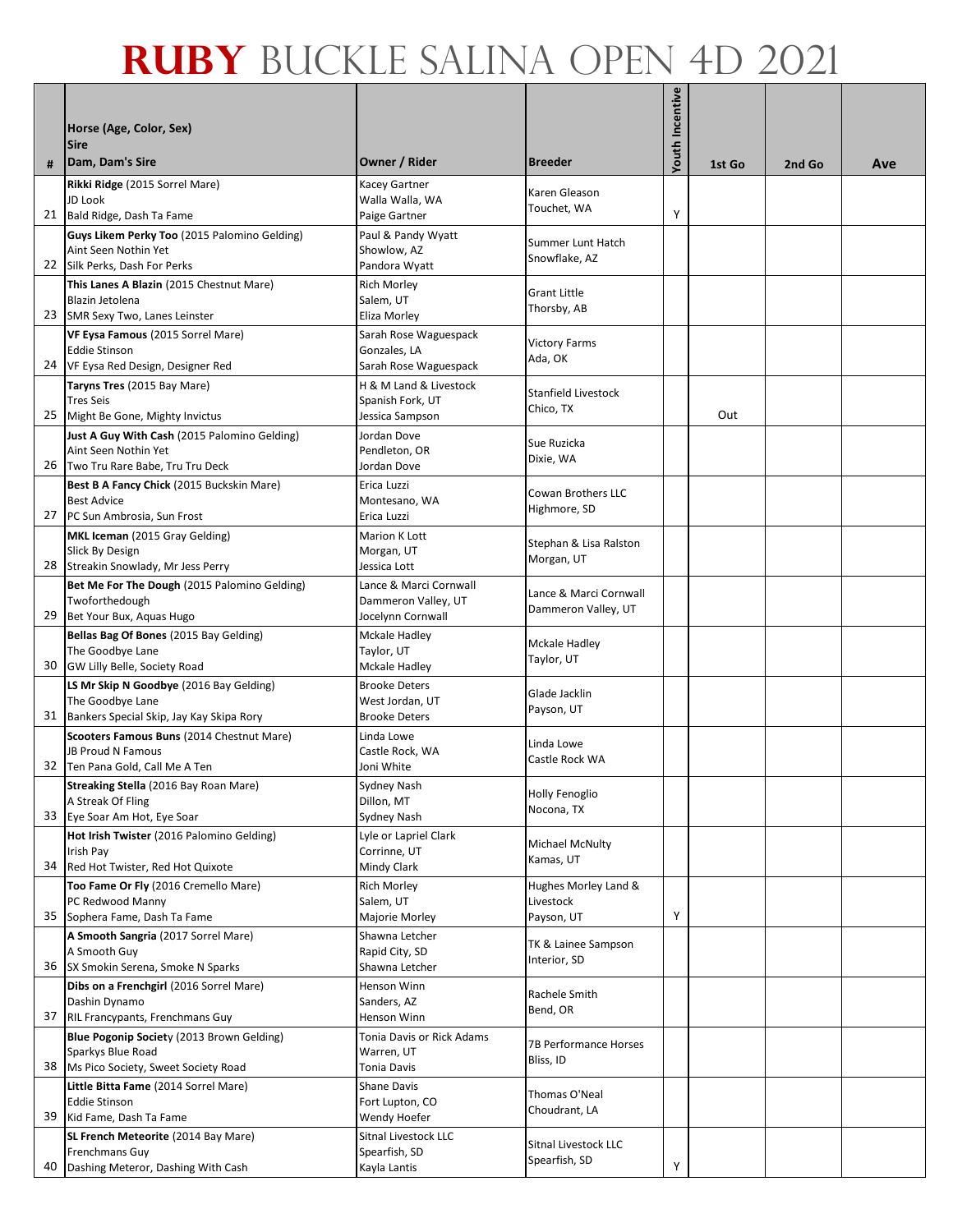|    |                                                                                |                                                  |                                           | Youth Incentive |        |        |     |
|----|--------------------------------------------------------------------------------|--------------------------------------------------|-------------------------------------------|-----------------|--------|--------|-----|
|    | Horse (Age, Color, Sex)<br><b>Sire</b>                                         |                                                  |                                           |                 |        |        |     |
| #  | Dam, Dam's Sire                                                                | Owner / Rider                                    | <b>Breeder</b>                            |                 | 1st Go | 2nd Go | Ave |
|    | Aint Seen E High Yet (2014 Buckskin Gelding)                                   | Kevin Hullinger                                  | Lindsay Devoll/Cathy                      |                 |        |        |     |
| 41 | Aint Seen Nothin Yet<br>High Velvet, On A High                                 | Spanish Fork, UT<br>Macy Hullinger               | Burnett<br>Rockwall, TX                   |                 |        |        |     |
|    | Featured Frenchman (2014 Palomino Gelding)                                     | Blake & Kara Philippi                            | Kara Philippi                             |                 |        |        |     |
| 42 | First Down French                                                              | Hermiston, OR                                    | Hermiston, OR                             | Υ               |        |        |     |
|    | DH Dance Til Dawn, Trux Keeper<br>Streaken Cat (2012 Bay Roan Gelding)         | Ainsley Philippi<br>David Kimble & Falena Hunter |                                           |                 |        |        |     |
|    | A Streak Of Fling                                                              | Cortez, CO                                       | <b>JM Floyd</b><br>Cortez, CO             |                 |        |        |     |
| 43 | <b>Stalking Cat, Future Storm</b>                                              | Falena Hunter                                    |                                           |                 |        |        |     |
|    | GG The Blurr (2011 Red Dun Gelding)<br><b>Winners Version</b>                  | <b>Goodrich Quarter Horses</b><br>Bluebell, UT   | Goodrich Quarter Horses                   |                 |        |        |     |
| 44 | Cassy Flo, Sir Cashavoa                                                        | Kelsi Goodrich                                   | Bluebell, UT                              |                 |        |        |     |
|    | <b>CLC Quick Mr Stinson</b> (2014 Sorrel Gelding)                              | <b>Britany Davis</b>                             | Danny K Carroll                           |                 |        |        |     |
| 45 | <b>Eddie Stinson</b><br>Dash Royal Fleet, Royal Quick Dash                     | Boulder City, NV<br>Sarah Rohay                  | Raymore, MO                               |                 |        |        |     |
|    | Two Karat Eddie (2009 Bay Gelding)                                             | Jessi Vega                                       | Donald Henderson                          |                 |        |        |     |
| 46 | <b>Eddie Stinson</b><br>Two Karat Chick, Diamond                               | Eureka, NV                                       | Shannon, NC                               |                 |        |        |     |
|    | RB Fancy Firewater (2009 Bay Mare)                                             | Jessi Vega<br><b>Ashley Beverage</b>             |                                           |                 |        |        |     |
|    | A Firewater Twist RB                                                           | Caldwell, ID                                     | Fawn Ann Kerns<br>Haines, OR              |                 |        |        |     |
| 47 | First Down Canth, Canth                                                        | Ashley Beverage<br>Jennifer Rose                 |                                           |                 |        |        |     |
|    | JR Frenchnshameless (2015 Palomino Gelding)<br>First Down French               | Bakersfield, CA                                  | Jacob Spitzer                             |                 |        |        |     |
| 48 | Mollys Peppy Barmaid, Gin and Peppy                                            | Jennifer Rose                                    | Tenachapi. CA                             |                 |        |        |     |
|    | PCR Pink Cadillac* (2013 Sorrel Stallion)<br>Dash Ta Fame                      | Greg Torgerson<br>Richfield, UT                  | <b>Greg Torgerson</b>                     |                 |        |        |     |
| 49 | My Favorite Lane, Lanes Leinster                                               | Jayda Torgerson                                  | Richfield, UT                             | Υ               |        |        |     |
|    | PG Sugar Fire (2014 Gray Mare)                                                 | Kurt & Kendra Marvin                             | Richard & Hope Jordan                     |                 |        |        |     |
| 50 | PG Dry Fire<br>Phoebes Sugar Daddy, Docs Phoebe                                | Weiser, ID<br>Kendra Marvin                      | Parma, ID                                 |                 |        |        |     |
|    | Sheza French O'Toole (2013 Sorrel Mare)                                        | <b>Stacy Tucker</b>                              | Taylor Lawson                             |                 |        |        |     |
| 51 | First Down French<br>Reckless Run O Toole, Jody O Toole                        | San Tan Valley, AZ<br><b>Stacy Tucker</b>        | New Waverly, TX                           |                 |        |        |     |
|    | AMR Chic My Dry Fire (2010 Grey Gelding)                                       | Coltin Miller                                    |                                           |                 |        |        |     |
|    | PG Dry Fire                                                                    | Riley, OR                                        | Aspen Meadows Ranch<br>Salt Lake City, UT |                 |        |        |     |
|    | 52 One Shiney Chic, Smart Chic Olena<br>Pressured By Destiny (2016 Brown Mare) | Skye Miller<br>Ryann Pedone                      |                                           |                 |        |        |     |
|    | No Pressure On Me                                                              | Sunset, TX                                       | Janey Stoody<br>Springtown, TX            |                 |        |        |     |
| 53 | Destinys Child, On The Money Red                                               | Ryann Pedone                                     |                                           |                 |        |        |     |
|    | My French Treat (2016 Gray Gelding)<br>A Streak Of Fling                       | Alex & Lori Papageorge<br>Plain City, UT         | Terry McCormmach                          |                 |        |        |     |
| 54 | Dolls French Cash, Frenchmans Guy                                              | Lori Papageorge                                  | Walla Walla, WA                           |                 |        |        |     |
|    | Iza French Dream (2014 Buckskin Mare)<br>First Down French                     | Rachelle Mose<br>Bend, OR                        | Rachelle Smith                            |                 |        |        |     |
| 55 | WR Oh Too Rock, Texas High Dasher                                              | Rachelle Mose                                    | Bend, OR                                  |                 |        |        |     |
|    | Smoke N Jetolena (2011 Sorrel Gelding)                                         | Sarah Kieckhefer                                 | Cheryl or Daniel Murray                   |                 |        |        |     |
| 56 | Blazin Jetolena<br>Miss Mucho Caliente, Smoke N Sparks                         | Prescott, AZ<br>Sarah Kieckhefer                 | Green Valley, AZ                          |                 |        |        |     |
|    | Merridocs Sunny Guy (2012 Buckskin Gelding)                                    | Kasslie Branson                                  | Troy & Jamie Ashford                      |                 |        |        |     |
| 57 | <b>Traffic Guy</b><br>JB Docs Lil Tootsie, Merridoc                            | Genola, UT<br>Lauren Hardy                       | Lott, TX                                  |                 |        |        |     |
|    | Shake It Till Smooth (2016 Palomino Gelding)                                   | Kava Huestis                                     |                                           |                 |        |        |     |
|    | A Smooth Guy                                                                   | Ulm, MT                                          | Peggy Holzer<br>Bismarck, ND              |                 |        |        |     |
| 58 | Special Zevi, Shake It Special<br>Jets Blazin Fame (2010 Chestnut Mare)        | Kava Huestis<br>Cathy Morgan                     |                                           |                 |        |        |     |
|    | Blazin Jetolena                                                                | Menan, ID                                        | Cathy Morgan<br>Menan, ID                 |                 |        |        |     |
| 59 | Annies Dash, Dash Ta Fame                                                      | Cathy Morgan                                     |                                           |                 |        |        |     |
|    | Blazin Summer Shandy (2015 Sorrel Mare)<br>Blazin Jetolena                     | Kalena & Dan Webb<br>Wendell, ID                 | <b>Megan Lewis</b>                        |                 |        |        |     |
| 60 | Zacalo, Tres Seis                                                              | Kalena Webb                                      | Filer, ID                                 |                 |        |        |     |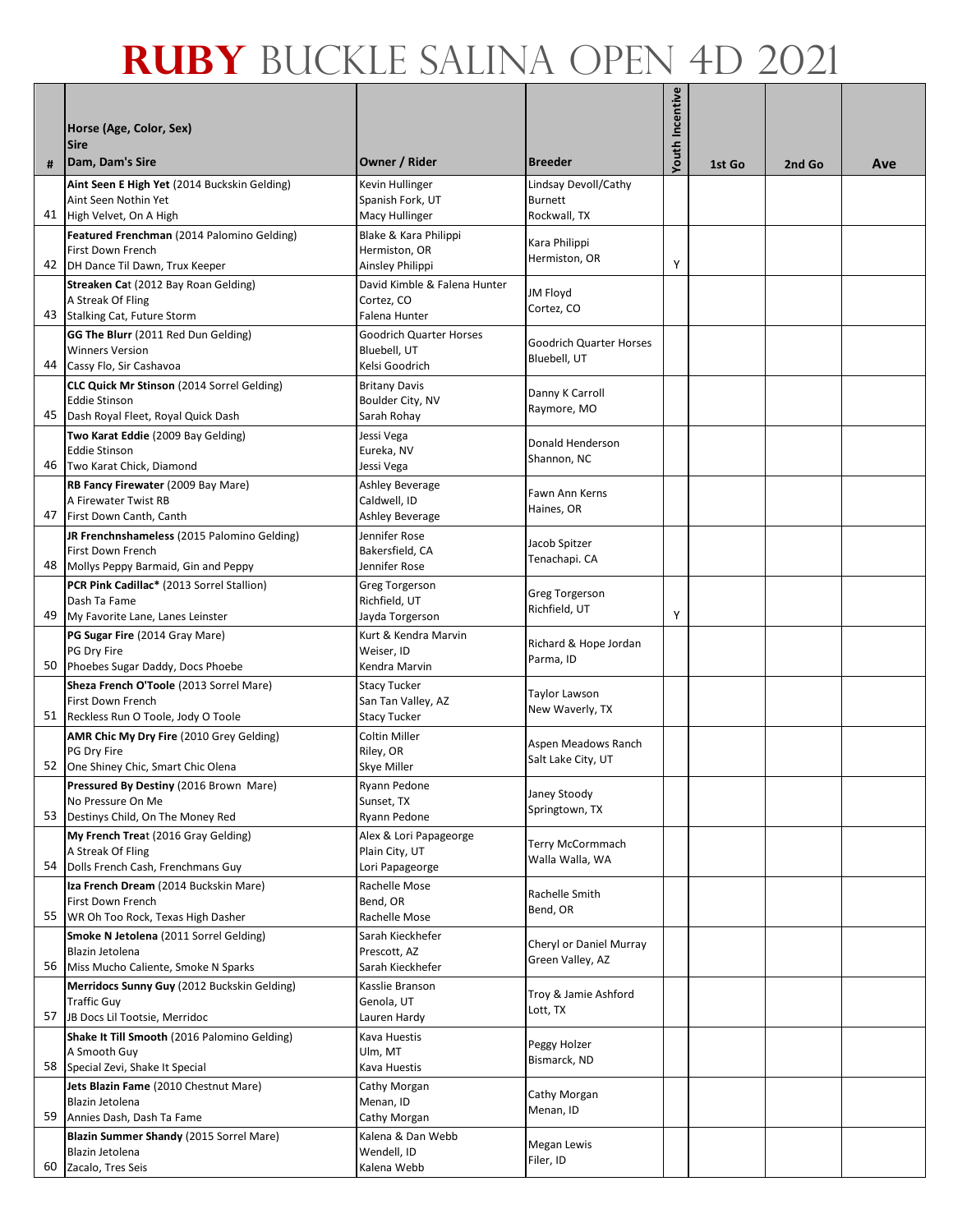|    | Horse (Age, Color, Sex)<br><b>Sire</b>                                                                          |                                                                    |                                                | Youth Incentive |        |        |     |
|----|-----------------------------------------------------------------------------------------------------------------|--------------------------------------------------------------------|------------------------------------------------|-----------------|--------|--------|-----|
| #  | Dam, Dam's Sire                                                                                                 | Owner / Rider                                                      | <b>Breeder</b>                                 |                 | 1st Go | 2nd Go | Ave |
| 61 | The Noticer (2013 Brown Gelding)<br>Ivory James<br>Jess Genuine, Mr Jess Perry                                  | Okelberry Livestock<br>Goshen, UT<br>Annie Okelberry               | Bobby D Cox<br>Fort Worth, TX                  |                 |        |        |     |
| 62 | Zipang (2015 Bay Mare)<br>Frenchmans Guy<br>Our Genuine DeLight, Dash Ta Fame                                   | <b>Bob Burt</b><br>West Jordan, UT<br>Allie Shields                | <b>Eaves Horses</b><br>Edmond, OK              | Υ               |        |        |     |
| 63 | Im On A French Hi (2013 Sorrel Mare)<br>First Down French<br>Quick Tips, Jazzing Hi                             | Darcey Mullen Stafford<br>Prineville, OR<br>Jenna Duhon            | Stan & Terry Deupree<br>Eagle Point, OR        |                 |        |        |     |
| 64 | Blazen Bug Cuz (2005 Sorrel Gelding)<br>Blazin Jetolena<br>Wahinis Bug Cuz, Bugz Cuz                            | Brad & Karly Knight<br>Roosevelt, UT<br>Kaecee Knight              | Vaughan & Mary Watkins<br>Madison, MS          |                 |        |        |     |
| 65 | Smooth Moven Cowgirl (2015 Bay Mare)<br>Cowboys Cartel<br>Smooth French Girl, Frenchmans Guy                    | Cody & Maegan Heiner<br>Corinne, UT<br>Maegan Heiner               | Bill & Debbie Myers<br>Saint Onge, SD          |                 |        |        |     |
| 66 | An Act Of Aggression (2015 Sorrel Mare)<br><b>Tres Seis</b><br>Subtly Aggressive, Separatist                    | <b>Greg Torgerson</b><br>Richfield, UT<br>Taylor Hildreth          | <b>JMH Racing LLC</b><br>Riverside, CA         |                 |        |        |     |
| 67 | Dance By Design (2014 Bay Mare)<br>Slick By Design<br>Shes My Sharona 07, Belong To Me 89                       | Maddi Stoltman<br>Ellensburg, WA<br>Maddi Stoltman                 | Kristin K Peterson Smith<br>Covington, TX      |                 |        |        |     |
| 68 | Grand PC Redwood (2015 Red Dunn Gelding)<br>PC Redwood Manny<br>CQ Grand Daisy Hill, CQ Two Dot Hill            | Jeffrey D Crockett<br>Spanish Fork, UT<br>Teigan Adams             | <b>Scott Morgan Bass</b><br>Morgan, UT         |                 |        |        |     |
| 69 | Jamies On The Geaux (2016 Black Mare)<br>Ivory James<br>Pollys On The Go, Cajo                                  | Jessica Morris<br>Alvorel, TX<br>Jessica Morris                    | Chad Hart & Darrell<br>Williams<br>Royston, GA |                 |        |        |     |
| 70 | Mulberry On Fire (2016 Brown Mare)<br>Firewater Canyon<br>Miss Bling Bling, Martha Six Moons                    | Kim Sanford<br>Ellensburg, WA<br>Kim Sanford                       | Chad Hart & Jody Nelson<br>Royston, GA         |                 |        |        |     |
| 71 | Dash Ta Streak Olena (2016 Bay Mare)<br>A Dash Ta Streak<br>Tams Glo Rey Me, Tamulena                           | Lance & Marci Cornwall<br>Dammeron Valley, UT<br>Jocelynn Cornwall | Lance & Marci Cornwall<br>Dammeron Valley, UT  |                 |        |        |     |
| 72 | Sinaloa Stinson (2016 Bay Gelding)<br><b>Eddie Stinson</b><br>Mamaimcominghome, Corona Cartel                   | Catherine Dudlev<br>Sanger, TX<br>Tricia Aldridge                  | <b>Victory Farms</b><br>Ada, OK                |                 |        |        |     |
| 73 | <b>Tfour Speedy N Fame</b> (2015 Red Dun Gelding)<br>Tfouroverdrivinnfame<br>Bestbarinhollywood, Hollywood Heat | Bill & Autumn Keller<br>Fairview, UT<br>Autumn Keller              | James W Taylor<br>Neola, UT                    |                 |        |        |     |
| 74 | So Freaking Fabulous (2015 Bay Mare)<br><b>Ivory James</b><br>Mia Fabulous Fame, Frenchmans Fabulous            | LeAnne Wolfe<br>Flora Vista, NM<br>Haley Wolfe                     | LeAnne Wolfe<br>Flora Vista, NM                |                 |        |        |     |
| 75 | Maples American (2015 Bay Gelding)<br>The Goodbye Lane<br>Legacys Lady Hawk, Hawkinson                          | Lacey Morse<br>Randolph, UT<br>Lacey Morse                         | <b>Mckale Hadley</b><br>Ogden, UT              |                 |        |        |     |
| 76 | Epic Nick (2014 Grey Gelding)<br>Epic Leader<br>Nick N Cash, Dr Nick Bar                                        | Jason Gann<br>Manteca, CA<br>Teagan Gann                           | Jodi Cuccurullo<br>Pilot Point, TX             | Υ               |        |        |     |
| 77 | Coats Firewater Cash (2015 Gray Gelding)<br>Firewater Canyon<br>Precious Fighter, Fighter On Fire               | Tracina Wilson<br>Tabiona, UT<br>Tracina Wilson                    | Danylle Campell<br>Millsap, TX                 |                 | Out    |        |     |
| 78 | JP Frenchmans Shadow (2015 Buckskin Gelding)<br>A Smooth Guy<br>JP Smart Zephyr Boon, Smart Boonalena           | Gary or Jane Capurro<br>Fallon, NV<br>Jane Capurro                 | Ty Van Norman<br>Tuscarora, NV                 |                 |        |        |     |
| 79 | OE Money In My Socks (2015 Bay Mare)<br><b>BHR Frenchies Socks</b><br>Reds Dancing Duck, On The Money Red       | Ashley Harvey<br>Decatur, TX<br>Ashley Harvey                      | <b>Ashley Harvey</b><br>Decatur, TX            |                 | Out    |        |     |
| 80 | Dont Need No Chrome (2015 Palomino Mare)<br>Aint Seen Nothin Yet<br>One Hot Red Head, On The Money Red          | Tilly Jenski<br>Las Vegas, NV<br>Tilly Jenski                      | Lisa Miladinovich<br>Broken Bow, NE            |                 |        |        |     |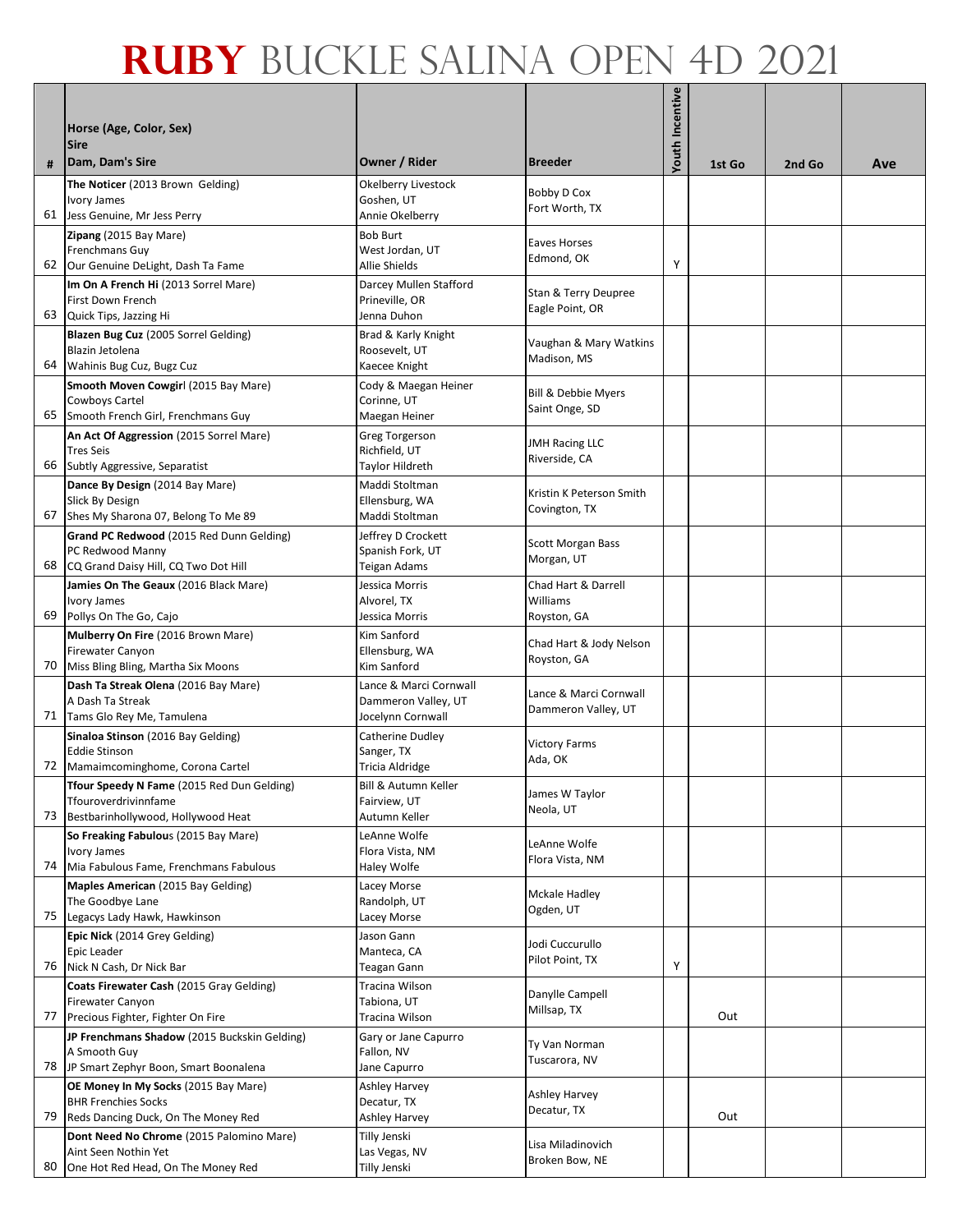| #  | Horse (Age, Color, Sex)<br><b>Sire</b><br>Dam, Dam's Sire         | Owner / Rider                         | <b>Breeder</b>                               | Youth Incentive |        | 2nd Go | Ave |
|----|-------------------------------------------------------------------|---------------------------------------|----------------------------------------------|-----------------|--------|--------|-----|
|    | Pardon Dat French (2015 Chestnut Mare)                            | Kourtney & Howard Woods               |                                              |                 | 1st Go |        |     |
|    | Dats A Frenchman                                                  | Fallon, NV                            | Dorothy Schmidt                              |                 |        |        |     |
| 81 | CSE Dash Of Boston, Dash Of Royal Gold                            | Kourtney Woods                        | Hermiston, OR                                |                 |        |        |     |
|    | Lane O Lena (2015 Brown Mare)                                     | Tamara Loveless                       | Tamara Loveless                              |                 |        |        |     |
|    | The Goodbye Lane                                                  | Spanish Fork, UT                      | Spanish Fork, UT                             |                 |        |        |     |
| 82 | Tuff O Beana, Tuff Lena                                           | Jaycee Fausett                        |                                              |                 |        |        |     |
|    | SS Unzip and Streak (2016 Blue Roan Gelding)<br>A Streak Of Fling | Cody & Renae Smith<br>Beach, ND       | Cody & Renae Smith                           |                 |        |        |     |
| 83 | HM Lady Zip, Zip Cash                                             | Renae Smith                           | Beach, ND                                    |                 |        |        |     |
|    | Winners Form (2015 Sorrel Gelding)                                | Ray & Susan Siggins                   | Chad Richard                                 |                 |        |        |     |
|    | <b>Winners Version</b>                                            | Coolidge, AZ                          | Roosevelt, UT                                |                 |        |        |     |
| 84 | Annies Form, Rare Form                                            | <b>Susan Siggins</b>                  |                                              |                 |        |        |     |
|    | Nonstop French Fire (2015 Sorrel Mare)<br>First Down French       | Kristi Brangle<br>South Jordan, UT    | Debbie Tatkowski                             |                 |        |        |     |
| 85 | Squawling Firewater, Firewater Flit                               | Kristi Brangle                        | Whitesboro, TX                               |                 |        |        |     |
|    | Smooth Operraider (2015 Buckskin Gelding)                         | Roger & Margaret Jones                | Margaret Jones                               |                 |        |        |     |
|    | A Smooth Guy                                                      | Farson, WY                            | Farson, WY                                   |                 |        |        |     |
| 86 | Rare Red Raider, On The Money Red                                 | Margaret Jones                        |                                              |                 |        |        |     |
|    | Peaks And Valleys (2015 Gray Mare)<br>Firewater Canyon            | Jaime Barrow<br>Snyder, TX            | <b>Byron Forehand</b>                        |                 |        |        |     |
| 87 | Go On Luck, Krimps Elmer                                          | Tara Lee Woodall                      | Green Cove Springs, FL                       |                 |        |        |     |
|    | Azure Storm Cat* (2014 Sorrel Stallion)                           | Paul Terry                            |                                              |                 |        |        |     |
|    | Red Storm Cat                                                     | Nephi, UT                             | Paul Terry<br>Nephi, UT                      |                 |        |        |     |
| 88 | Azure Angel Flys, Like A Beduino                                  | Sierra Terry                          |                                              |                 | Out    |        |     |
|    | Dash Ta Fire Canyon (2015 Gray Mare)                              | <b>Ashley Davis</b>                   | Charlie or Mary Kay<br>Kendall               |                 |        |        |     |
| 89 | <b>Firewater Canyon</b><br>Frenchmans Cinnemon, Frenchmans Guy    | Van Alstyne, TX<br>Ashley Davis       | Glendale, AZ                                 |                 |        |        |     |
|    | DH Attempt Ta French (2014 Sorrel Gelding)                        | Donna Heinen                          |                                              |                 |        |        |     |
|    | Frenchmans Guy                                                    | Mesa, WA                              | Donna Heinen<br>Mesa, WA                     |                 |        |        |     |
| 90 | CP Hoot Ta Boot, Dash Ta Fame                                     | Donna Heinen                          |                                              |                 |        |        |     |
|    | Biddin On That Guy (2014 Bay Gelding)                             | George & Nikki Baldauf                | Jordan Goodwin                               |                 |        |        |     |
| 91 | Dats A Frenchman<br>Double Diamond Bid, Poco Van Star Two         | Central Valley, UT<br>Nikki D Baldauf | Wanatah, IN                                  |                 |        |        |     |
|    | Jets Fire Storm (2014 Brown Gelding)                              | Blake & Kara Philippi                 |                                              |                 |        |        |     |
|    | Blazin Jetolena                                                   | Hermiston, OR                         | <b>Busby Quarterhorse LLC</b><br>Millsap, TX |                 |        |        |     |
|    | 92 Suzies Native Bug, Shawne Bug                                  | Kara Philippi                         |                                              |                 |        |        |     |
|    | Lil French Streak (2015 Sorrel Mare)<br>French Streaktovegas      | <b>Tiffannie Schut</b><br>Olathe, CO  | Phil or Terri Kissack                        |                 |        |        |     |
| 93 | Hummers Last Lady, Humbolt Duster                                 | Taylor Hildreth                       | Spearfish, SD                                |                 |        |        |     |
|    | JJJ Bugs Is R Star (2011 Sorrel Gelding)                          | <b>Stacy Tucker</b>                   |                                              |                 |        |        |     |
|    | Shawne Bug Leo                                                    | San Tan Valley, AZ                    | Jo & Latricia Duke<br>College Station, TX    |                 |        |        |     |
| 94 | R Star, Marthas Six Moons                                         | Stacy Tucker                          |                                              |                 |        |        |     |
|    | Return of A Hero (2014 Black Mare)<br>Valiant Hero                | Allie Zant<br>Stephenville, TX        | Jud Little                                   |                 |        |        |     |
| 95 | Less Return, Dashiing Investment                                  | Allie Zant                            | Ardmore, OK                                  |                 |        |        |     |
|    | Flashing My Guns (2014 Gray Gelding)                              | Ryann Pedone                          | Lee Pedone                                   |                 |        |        |     |
|    | Fiestas Gotta Gun                                                 | Sunset, TX                            | Sunset, TX                                   |                 |        |        |     |
| 96 | Red Flashin Money, On The Money Red                               | Ryann Pedone                          |                                              |                 | Out    |        |     |
|    | RV Minion (2015 Bay Gelding)<br>The Goodbye Lane                  | Gregg or Shana Gibson<br>Ogden, UT    | Randy & Vauna Walker                         |                 |        |        |     |
| 97 | Two Fools Gold, Frenchmans Guy                                    | Shana Gibson                          | Pingree, ID                                  |                 | Out    |        |     |
|    | Ittys Valiant Eagle (2009 Sorrel Gelding)                         | Sarah Kieckhefer                      | Jud Little                                   |                 |        |        |     |
|    | Valiant Hero                                                      | Prescott, AZ                          | Ardmore, OK                                  |                 |        |        |     |
| 98 | Ittys Sis, Eagles Reason                                          | Sarah Kieckhefer                      |                                              |                 |        |        |     |
|    | Moonlight Crush (2014 Bay Gelding)<br><b>Best Advice</b>          | Nathan & Kayla Ingram<br>Caldwell, ID | Jerone Bellard                               |                 |        |        |     |
| 99 | Pie For One, Pie In The Sky                                       | Kayla Ingram                          | Kaplan, LA                                   |                 |        |        |     |
|    | Blazin Fast Fiona (2014 Bay Mare)                                 | Cheryl or Daniel Murray               |                                              |                 |        |        |     |
|    | Blazin Jetolena                                                   | Green Valley, AZ                      | Cheryl or Daniel Murray<br>Green Valley, AZ  |                 |        |        |     |
|    | 100 Miss Mucho Caliente, Smoke N Sparks                           | Cheryl Murray                         |                                              |                 | Out    |        |     |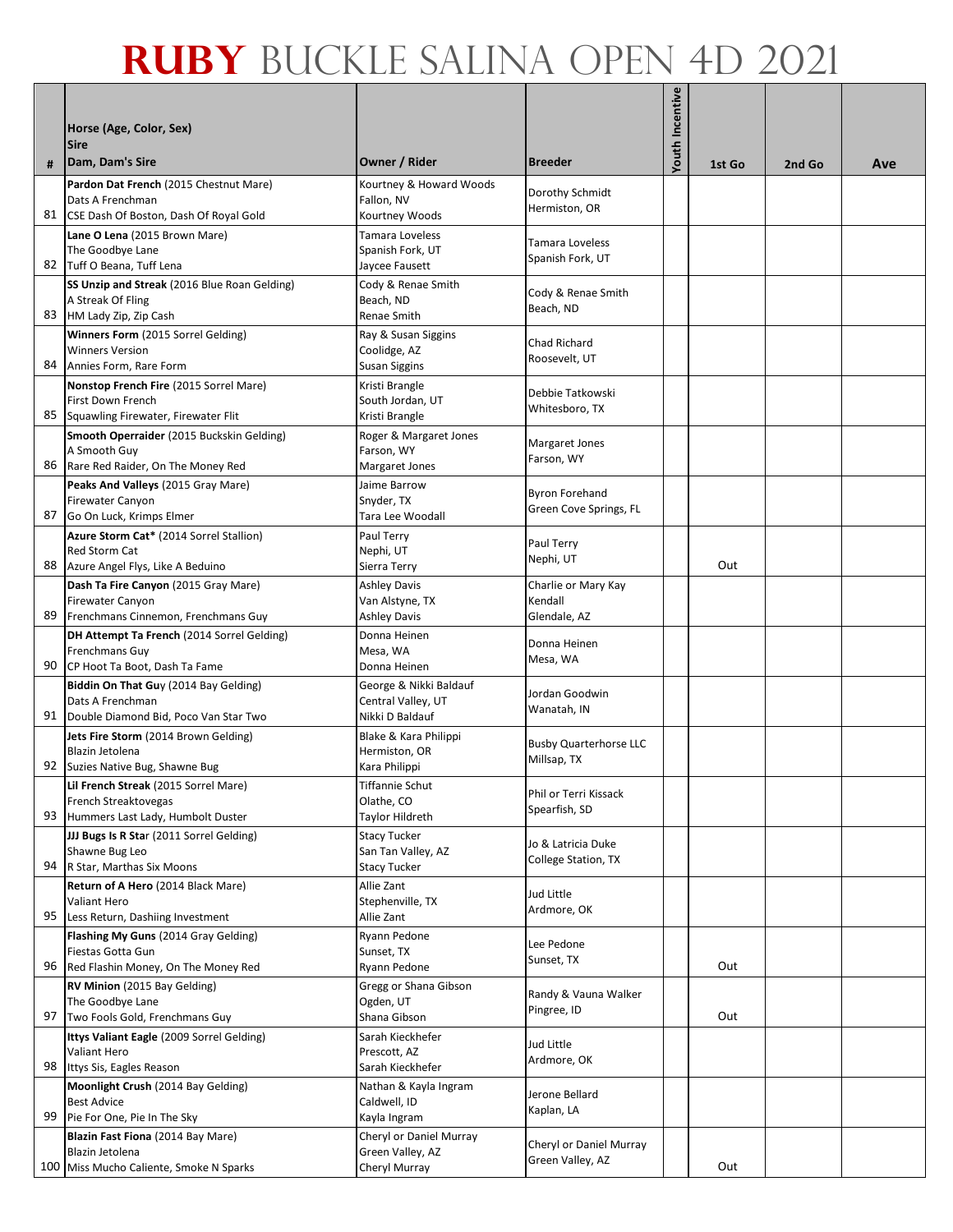|   | Horse (Age, Color, Sex)<br><b>Sire</b>                                                                         |                                                                |                                                    | Youth Incentive |        |        |     |
|---|----------------------------------------------------------------------------------------------------------------|----------------------------------------------------------------|----------------------------------------------------|-----------------|--------|--------|-----|
| # | Dam, Dam's Sire                                                                                                | Owner / Rider                                                  | <b>Breeder</b>                                     |                 | 1st Go | 2nd Go | Ave |
|   | Tres Queridos (2015 Sorrel Gelding)<br><b>Tres Seis</b><br>101 Dashing Obsession, Mr Jess Perry                | Cathy Morgan<br>Menan, ID<br>Cathy Morgan                      | Darling Farms LLC<br>Opelousas, LA                 |                 |        |        |     |
|   | Streakn Peachsmoothy (2013 Palomino Mare)<br>A Smooth Guy<br>102 Bee Streakin Bug, PJ Debuts Sizzler           | Marty & Jessica Leach<br>Rockville, NE<br>Jessica Leach        | Lynne Schricker<br>Colorado Springs, CO            |                 | Out    |        |     |
|   | RSR Speed Com Manny (2014 Palomino Gelding)<br>PC Redwood Manny<br>103 Speed Dot Com, Sixarun                  | <b>Okelberry Livestock</b><br>Goshen, UT<br>Annie Okelberry    | TK Swan Jr<br>Kaysville, UT                        |                 |        |        |     |
|   | Ima French Girl (2013 Buckskin Mare)<br>First Down French<br>104 Mile High Googie, Magical Mile                | Toni Laramore Karre<br>Buckeye, AZ<br>Jenna Duhon              | Toni Laramore Karre<br>Buckeye, AZ                 |                 |        |        |     |
|   | JL Rocky Lane (2014 Bay Gelding)<br>JL Sirocco<br>105 Quint Glory, Lanes Leinster                              | Kava Huestis<br>Ulm, MT<br>Kava Huestis                        | <b>Jill Lane Quarter Horses</b><br>Fort Benton, MT |                 |        |        |     |
|   | Firewatermoon (2015 Gray Mare)<br>Firewater Canyon<br>106 MCM Some Beach, Some Dasher                          | Kalena & Dan Webb<br>Wendell, ID<br>Kalena Webb                | Chad Hart<br>Royston, GA                           |                 |        |        |     |
|   | Ray A Drop Of Sun (2015 Palomino Gelding)<br>PC Redwood Manny<br>107 Bardust Wrangler, Mucho Barduster         | Cody & Maegan Heiner<br>Corinne, UT<br>Maegan Heiner           | Dawson Seeley<br>Spanish Fork, UT                  |                 |        |        |     |
|   | Frenchcoloursaflying (2009 Palomino Gelding)<br>Frenchmans Guy<br>108 Suzie B Hot, Hot Colours                 | <b>Maley Shockley</b><br>Mapleton, UT<br><b>Maley Shockley</b> | <b>Stacy Henson</b><br>Goreville, IL               | Υ               |        |        |     |
|   | Famously Smooth (2014 Bay Mare)<br>A Smooth Guy<br>109 Maidenfamouslyhigh, Dash Ta Fame                        | Willie & Davi Watterson<br>Bluffdale, UT<br>Davi Watterson     | Thomas & Lainee Sampson<br>Interior, SD            |                 |        |        |     |
|   | Fierce Trouble Bars (2015 Sorrel Mare)<br>The Goodbye Lane<br>110 Jokers Trouble Bars, Winken On Ya            | Gary Dee Adams<br>Castle Dale, UT<br>Teigan Adams              | Gary Dee Adams<br>Castle Dale, UT                  |                 |        |        |     |
|   | Woodrows Afamous Guy (2014 Buckskin Gelding)<br>Aint Seen Nothin Yet<br>111 One Grand Sharock, One Grand Bunny | Michael & Donna Fowler<br>Homedale, ID<br>Donna Fowler         | Michael & Donna Fowler<br>Homedale, ID             |                 |        |        |     |
|   | Hercules Got Guns (2014 Grey Gelding)<br>Fiestas Gotta Gun<br>112 MIP Laughingwood, Blondys Driftin Dude       | Wade & Ruth Christensen<br>Erda, UT<br><b>Heather Clegg</b>    | Shelbie K Smoker<br>Midland, TX                    |                 |        |        |     |
|   | <b>BCK Spyder Monkey (2014 Bay Mare)</b><br>The Goodbye Lane<br>113 Phoebes Myth, Phoebes Cartel               | Spencer & Kallie Wright<br>Milford, UT<br>Kallie Wright        | <b>Brent Wonnacott</b><br>Beaver, UT               |                 |        |        |     |
|   | Whosshakin Yourfame (2014 Sorrel Mare)<br><b>JB Proud N Famous</b><br>114 Tiny Quick Chick, Royal Shake Em     | Michael Hansen<br>Boulder City, NV<br>Sarah Rohay              | <b>Diamond Ranch LLC</b><br>Joseph, UT             |                 |        |        |     |
|   | WhooWho Sheztalented (2013 Bay Mare)<br>Prime Talent<br>115 FeFiFoWho, By Who                                  | Jim Real Bird<br>Garryowen, MT<br>Katie Berkram                | Copper Spring Ranch LLC<br>Tularosa, NM            |                 |        |        |     |
|   | GM Splashing Proud (2013 Sorrel Gelding)<br><b>JB Proud N Famous</b><br>116 Splashing Sally, Striking Distance | Wade & Ruth Christensen<br>Erda, UT<br>Jamie Christensen       | Gloria J Martineau<br>Salt Lake City, UT           |                 |        |        |     |
|   | Frenchkissin Angel (2013 Buckskin Mare)<br>First Down French<br>117 Emmys Angel, Band Of Azure                 | Tasha Enriquez<br>Riverside, CA<br>Tasha Enriquez              | Tasha Enriquez<br>Riverside, CA                    |                 |        |        |     |
|   | Slingshot Lane (2013 Bay Mare)<br>The Goodbye Lane<br>118 SKS Running Faucet, Diamond Faucet                   | Mark or Linda Jarvis<br>Spanish Fork, UT<br>Morgan Beckstrom   | Mark & Linda Jarvis<br>Spanish Fork, UT            | Υ               |        |        |     |
|   | Siraccos Fame (2012 Sorrel Mare)<br>JL Sirocco<br>119 Docs Smooth Best, Docs Silver N Blue                     | Paul Terry<br>Nephi, UT<br><b>Shelly Terry</b>                 | Paul Terry<br>Nephi, UT                            |                 |        |        |     |
|   | VQ Check This Jet (2013 Sorrel Mare)<br>Blazin Jetolena<br>120 Check It To Me, Project Cash                    | Brenda McMahan<br>Divide, CO<br>Brenda McMahan                 | Jeffrey Varner<br>Sedalia, CO                      |                 | Out    |        |     |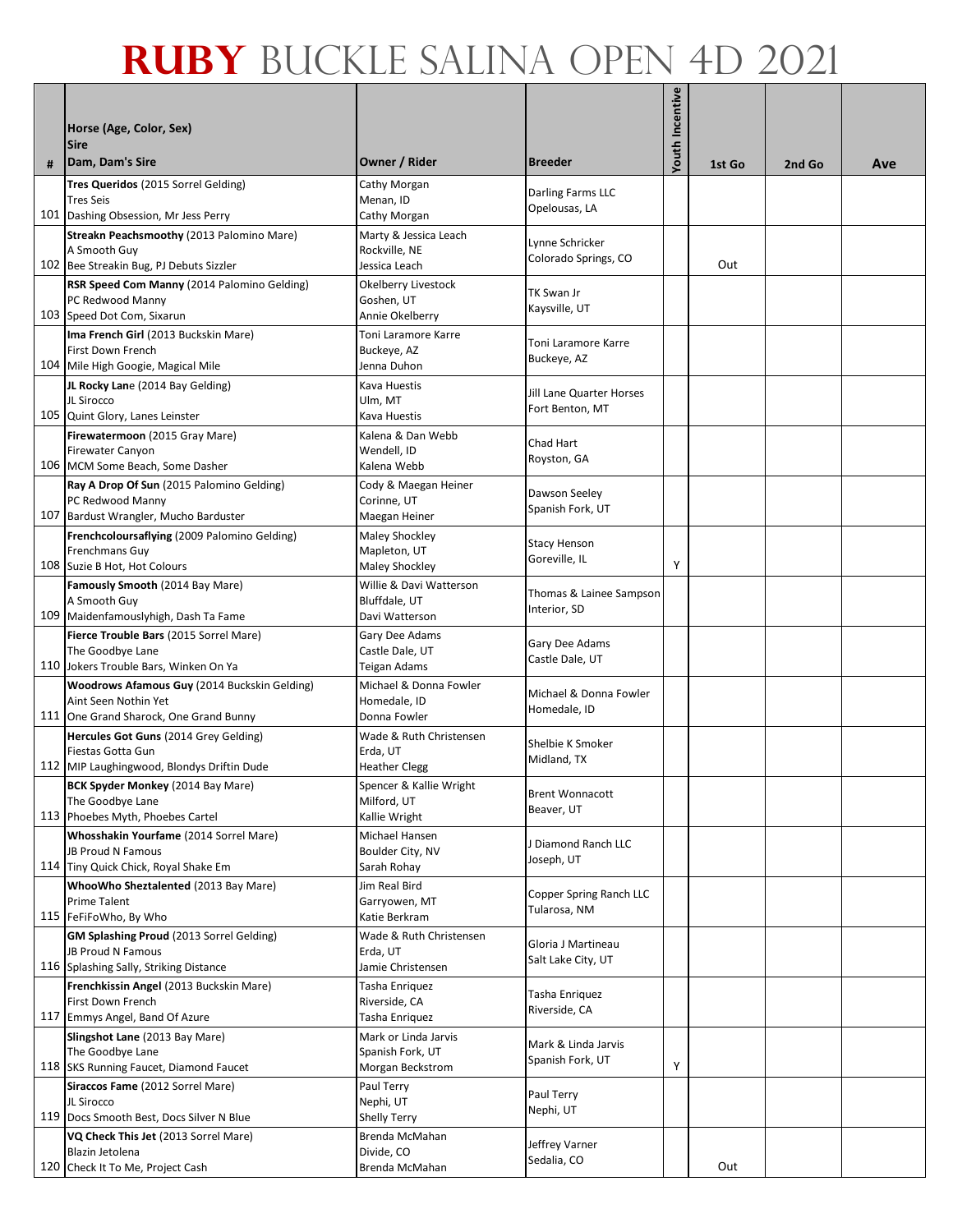|   | Horse (Age, Color, Sex)<br><b>Sire</b>                                                                     |                                                                |                                                     | Youth Incentive |        |        |     |
|---|------------------------------------------------------------------------------------------------------------|----------------------------------------------------------------|-----------------------------------------------------|-----------------|--------|--------|-----|
| # | Dam, Dam's Sire                                                                                            | Owner / Rider                                                  | <b>Breeder</b>                                      |                 | 1st Go | 2nd Go | Ave |
|   | Regals Chic (2012 Bay Mare)<br>Twoforthedough<br>121 BF Regal Chic, A Regal Choice                         | Kelly Taylor<br>Riverton, UT<br>Kelly Taylor                   | <b>Roger Rees</b><br>Lehi, UT                       |                 |        |        |     |
|   | Rockin Smart Lena (2013 Sorrel Mare)<br>Rockin W<br>122 JRS Chics Smart Lena, Chics Magic Potion           | Lane & Erica Hutchings<br>Monteview, ID<br>Alexis Hutchings    | Jerry Stephens<br>Gardendale, TX                    | Υ               |        |        |     |
|   | Biscuit De Feu (2013 Brown Mare)<br>First Down French<br>123 High Tide, Ocean Runaway                      | Leanne Sine<br>Dewinton, Alberta<br>Leanne Sine                | Brian & Pamela Scheer<br>Ceres, CA                  |                 |        |        |     |
|   | Aint Seen Me Yet (2012 Chestnut Mare)<br>Aint Seen Nothin Yet<br>124 Jumping Sugar, RR Milkbone Shorts     | Maggie Poloncic<br>Gillette, WY<br>Maggie Poloncic             | Chad & Shannon Wade<br>Vancleave, MS                |                 | Out    |        |     |
|   | Green Ivory (2012 Brown Gelding)<br>Ivory James<br>125 Three Green Leaves, Tres Seis                       | Cindy Reynolds<br>Sheridan, WY<br>Cindy Reynolds               | Kelly/Yearsley Equine LLC<br>Preston, ID            |                 |        |        |     |
|   | Blades On Fire (2012 Palomino Gelding)<br>Frenchmans Guy<br>126 Vanilla Firewater, Firewater Fooler        | Mandy Rush & Becky Younger<br>Grand Junction, CO<br>Mandy Rush | Stephanie Newman<br>Rapid City, SD                  |                 |        |        |     |
|   | Shea Blazin Bay (2012 Bay Mare)<br>Blazin Jetolena<br>127 CRR Faylene, Leroys Brown Shadow                 | <b>Steve Morgan</b><br>Lincoln, CA<br>Hunter Morgan            | Lon Brest<br>Sidney, MT                             |                 |        |        |     |
|   | Famous Ms Kitty (2012 Sorrel Mare)<br>JB Proud N Famous<br>128 JW Kentucky Wildcat, Lil Wildcat            | Angie Jones<br>Joseph, UT<br>Haley Wolfe                       | M Jones (Angie)<br>Joseph, UT                       |                 |        |        |     |
|   | Fire N On Water (2011 Palomino Gelding)<br>A Firewater Twist RB<br>129 Bam Bam Bars, Macho Jake            | Lacey Morse<br>Randolph, UT<br>Dottie Morse                    | Mary Ann & Barry<br><b>Munkers</b><br>Lexington, OR | Υ               |        |        |     |
|   | The Goodbye Kiss (2014 Brown Mare)<br>The Goodbye Lane<br>130 Orange Merridoc, Merridoc                    | D Chance & Jamie Gee<br>Bliss, ID<br>Jamie Gee                 | Larry & Bonnie Blain<br>Spanish Fork, UT            |                 |        |        |     |
|   | Boon Dox Jazzy (2013 Blue Roan Gelding)<br>Streakin Boon Dox<br>131 BF Frenchmans Jazzy, Frenchmans Bullet | Anne Marie McConnell<br>Morristown, AZ<br>Anne Marie McConnell | Joe Spitz<br>Lamar, CO                              |                 | Out    |        |     |
|   | CM Waitin On Lane (2014 Sorrel Gelding)<br>The Goodbye Lane<br>132 Tachina, Dashair                        | Cole & Marcie Wilson<br>Spanish Fork, UT<br>Gracie Beckstrom   | Cole & Marcie Wilson<br>Spanish Fork, UT            |                 |        |        |     |
|   | One Slick Contender (2014 Brown Mare)<br>Slick By Design<br>133 Fiery Contender, Title Contender           | Josie Cole<br>Ceylon, NW<br><b>Brandee Wardell</b>             | <b>Terry Vogel</b><br>Gainsville, TX                |                 |        |        |     |
|   | Gracies Lane (2014 Brown Mare)<br>The Goodbye Lane<br>134 TS Up N Famous, Dash Ta Fame                     | Dena Kirkpatrick<br>Post, TX<br>Dena Kirkpatrick               | Mark & Linda Jarvis<br>Spanish Fork, UT             |                 |        |        |     |
|   | Gambleonthestreaker (2008 Sorrel Gelding)<br>A Streak Of Fling<br>135 Pressey Gamble, Raise The Gamble     | Sherri Cass<br>Pierre, SD<br>Taylyn Cass                       | <b>Stephen Harvey</b><br>Lebanon, IN                | Υ               |        |        |     |
|   | JL Prissys Roc (2014 Palomino Mare)<br>JL Sirocco<br>136 VCPrissysdiggerfrost, Sunfrost                    | Taylor Hildreth<br>Olathe, CO<br>Taylor Hildreth               | Jill Lane Quarter Horses<br>Fort Benton, MT         |                 |        |        |     |
|   | Fast N Frosty Fling (2015 Bay Roan Mare)<br>A Streak Of Fling<br>137 Bugs With Frosting, Dash Ta Fame      | Coy & Maesa Kummer<br>Briggsdale, CO<br>Maesa Kummer           | Maesa Kummer<br>Briggsdale, CO                      |                 |        |        |     |
|   | Wind Fury (2011 Chestnut Gelding)<br>Furyofthewind<br>138 First Down Bully, Bully Bullion                  | Lisa McLeroy<br>Decatur, TX<br>Ryann Pedone                    | K E Cass<br>Lavaca, AR                              |                 |        |        |     |
|   | Design By Scarlett (2015 Sorrel Mare)<br>Slick By Design<br>139 Famous Scarlett, Dash Ta Fame              | Sharon Gow<br>Roseburg, OR<br>Sharon Gow                       | James or Ruth Haislip<br>Acampo, CA                 |                 |        |        |     |
|   | SG Funny Money (2014 Gray Gelding)<br>The Goodbye Lane<br>140 Some Famous Girl, Mr Fancy Fame              | <b>Shawntel Russel</b><br>Garland, UT<br>Shawni Russell        | Shana Gibson<br>Ogden, UT                           |                 |        |        |     |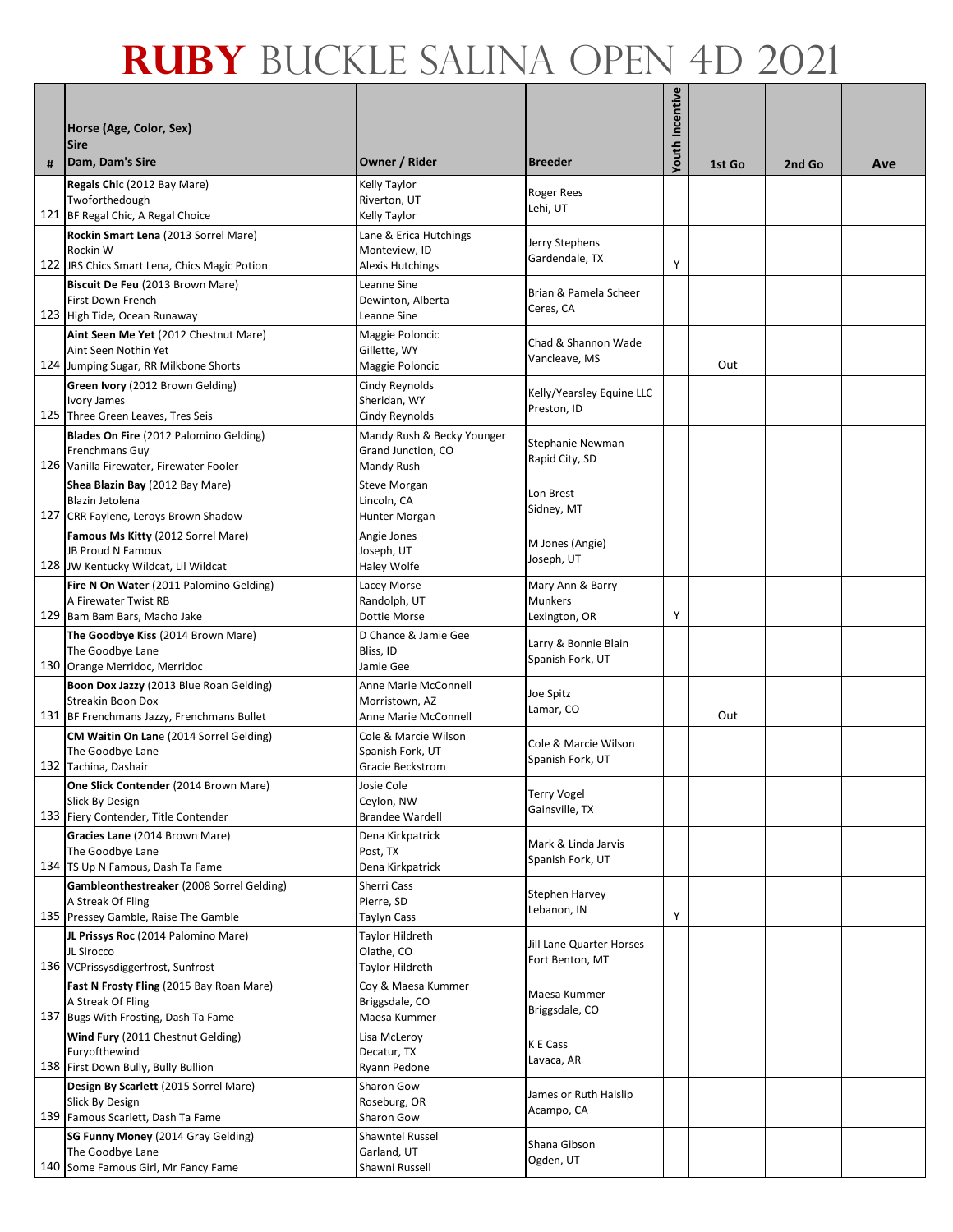|     | Horse (Age, Color, Sex)                                                             |                                             |                                    | Youth Incentive |        |        |     |
|-----|-------------------------------------------------------------------------------------|---------------------------------------------|------------------------------------|-----------------|--------|--------|-----|
|     | <b>Sire</b>                                                                         |                                             |                                    |                 |        |        |     |
| #   | Dam, Dam's Sire<br>Smokehaus (2016 Chestnut Gelding)                                | Owner / Rider<br>Kelli Thouvenell           | <b>Breeder</b>                     |                 | 1st Go | 2nd Go | Ave |
|     | The Red Dasher                                                                      | Hooper, UT                                  | Kelli Thouvenell<br>Hooper, UT     |                 |        |        |     |
|     | 141 RF Firefly, Smoke N Sparks                                                      | Kelli Thouvenell                            |                                    |                 |        |        |     |
|     | Blazin Ruby Rocket (2006 Sorrel Mare)<br>Blazin Jetolena                            | Cheryl or Daniel Murray<br>Green Valley, AZ | Sue Rist                           |                 |        |        |     |
|     | 142 Princess Dasher, Dash Ta Fame                                                   | Cheryl Murray                               | Tucson, AZ                         |                 |        |        |     |
|     | A Victory Lap (2012 Brown Gelding)                                                  | J & J Atkinson LLC                          | <b>Stan Young</b>                  |                 |        |        |     |
|     | <b>Winners Version</b><br>143 Geanies Got Cash, Celeb                               | Murray, UT<br>Jillette Atkinson             | Duchesne, UT                       |                 |        |        |     |
|     | Little Man Keith (2008 Brown Gelding)                                               | Marty & Jessica Leach                       | Ervin E Wyatt                      |                 |        |        |     |
|     | <b>Tres Seis</b>                                                                    | Rockville, NE                               | Edmond, OK                         |                 |        |        |     |
| 144 | This Is Mi World, Corona Cartel<br>Dashin In The Lane (2015 Brown Mare)             | Jessica Leach<br>Kali Jo Parker             |                                    |                 |        |        |     |
|     | The Goodbye Lane                                                                    | Wendell, ID                                 | Lorelei Hankins<br>Rocksprings, TX |                 |        |        |     |
|     | 145 Dashshedo, Pritzi Dash                                                          | Kali Jo Parker                              |                                    |                 |        |        |     |
|     | Thepressureonboys (2015 Black Mare)<br>No Pressure On Me                            | Larry or Bonnie Blain<br>Spanish Fork, UT   | Tiffany K McGhan                   |                 |        |        |     |
|     | 146 DHR Special Perks, Oh Whatta Boy                                                | Bonnie Blain                                | Weatherford, TX                    |                 |        |        |     |
|     | Chris Le Dough (2014 Sorrel Gelding)                                                | Okelberry Livestock                         | David A Whitaker                   |                 |        |        |     |
|     | Twoforthedough<br>147 Dash To A Frenchman, Frenchmans Guy                           | Goshen, UT<br>Annie Okelberry               | Taylor, UT                         |                 |        |        |     |
|     | Secret Ta Goodbye (2014 Chestnut Gelding)                                           | Kalena & Dan Webb                           |                                    |                 |        |        |     |
|     | The Goodbye Lane                                                                    | Wendell, ID                                 | <b>Megan Lewis</b><br>Filer, ID    |                 |        |        |     |
|     | 148 So Fine A Secret, Raise A Secret<br>JR Parker (2014 Chestnut Gelding)           | Kalena Webb<br>J & J Atkinson LLC           |                                    |                 |        |        |     |
|     | The Goodbye Lane                                                                    | Murray, UT                                  | Jill Parker Atkinson<br>Murray, UT |                 |        |        |     |
|     | 149 Dashing Pup, Touchdown Dash                                                     | Jill Atkinson                               |                                    |                 |        |        |     |
|     | Goodbye Gidget (2013 Buckskin Mare)<br>The Goodbye Lane                             | <b>Maley Shockley</b><br>Mapleton, UT       | <b>Helina Carter Thomas</b>        |                 |        |        |     |
|     | 150 Docs Foxy Gidget, Docs Cold Cash                                                | Maley Shockley                              | Payson, UT                         | Υ               |        |        |     |
|     | Dat French Flash (2014 Palomino Gelding)<br>First Down French                       | Nathan & Kayla Ingram                       | Norma Davey                        |                 |        |        |     |
|     | 151 Dat Princess, Juno Dat Cash                                                     | Caldwell, ID<br>Kayla Ingram                | Lind, WA                           |                 |        |        |     |
|     | MJ Lola Lane (2015 Chestnut Mare)                                                   | Mark or Linda Jarvis                        | Mark & Linda Jarvis                |                 |        |        |     |
|     | The Goodbye Lane<br>152 Pappys Fools Ta Fame, Easy Illusion                         | Spanish Fork, UT<br>Marcie Wilson           | Spanish Fork, UT                   |                 |        |        |     |
|     | Slicks Biankus Guy (2015 Bay Gelding)                                               | Wendy Cline                                 |                                    |                 |        |        |     |
|     | Slick By Design                                                                     | Hempstead, TX                               | Karen Lynn Ottinger<br>Hondo, TX   |                 |        |        |     |
|     | 153 Biankusfrenchshasta, Captain Biankus<br>FC Peachyslilcowgirl (2012 Sorrel Mare) | <b>Wendy Cline</b><br>Kelle K Moore         |                                    |                 |        |        |     |
|     | Cowboys Cartel                                                                      | Douglas, WY                                 | Cindy Wheeler                      |                 |        |        |     |
|     | 154 FC Peachy Mame Fame, Dash Ta Fame                                               | Dylan Thar                                  | Fredericksburg, TX                 | Υ               |        |        |     |
|     | Miss Eedie Stinson (2010 Sorrel Mare)<br><b>Eddie Stinson</b>                       | Lindsay Schulz<br>Moses Lake, WA            | Blair & Dalarie Philippi           |                 |        |        |     |
|     | 155 Judge Two Cash, Judge Cash                                                      | Lindsay Schulz                              | Boardman, OR                       |                 |        |        |     |
|     | SFR Oneforthemoney (2009 Sorrel Mare)                                               | Krystina Banks                              | Joey & Richard Bowler              |                 |        |        |     |
|     | Twoforthedough<br>156 Celebrity Lane, Dash Ta Fame                                  | South Jordan, UT<br>Krystina Banks          | Mesquite, NV                       |                 |        |        |     |
|     | Rhode To Oxford (2014 Brown Gelding)                                                | Gary Dee Adams                              | Kent B McKell                      |                 |        |        |     |
|     | The Goodbye Lane                                                                    | Caslte Dale, UT                             | Spanish Fork, UT                   |                 |        |        |     |
|     | 157 Efforts Cash Dash, Oxford Graduate<br>Blazin Nonstop (2013 Bay Mare)            | Teigan Adams<br>Amberley Snyder             |                                    |                 |        |        |     |
|     | Blazin Jetolena                                                                     | Elk Ridge, UT                               | Robyn Jacob<br>Carmine, TX         |                 |        |        |     |
|     | 158 Amelias Nonstop Hope, Furyothewind                                              | Autumn Snyder                               |                                    |                 |        |        |     |
|     | JR Streakin Espuela (2013 Bay Roan Gelding)<br>A Streak Of Fling                    | John & Sherrie Jones<br>Morro Bay, CA       | <b>Shannon Marcum</b>              |                 |        |        |     |
|     | 159 Espuela Pleasure, Blue Light Ike                                                | Sherrie Jones                               | Royse City, TX                     |                 |        |        |     |
|     | Big Gs Flash Gordon (2013 Chestnut Gelding)                                         | Laynee Giles                                | <b>Gordon Vantasell</b>            |                 |        |        |     |
|     | The Goodbye Lane<br>160 Pay The Gray, Convoy Scout                                  | Spanish Fork, UT<br>Laynee Giles            | Draper, UT                         |                 |        |        |     |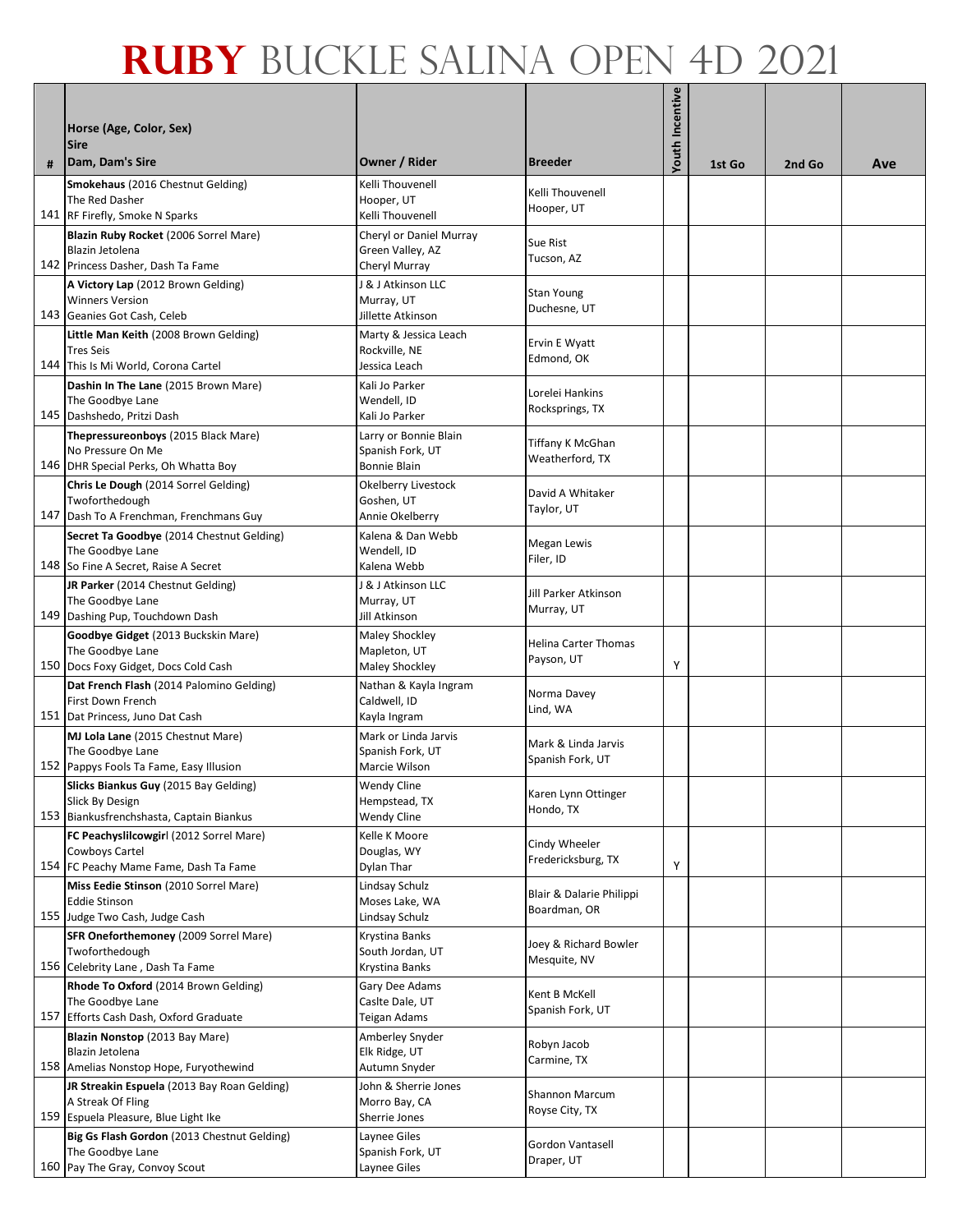|   | Horse (Age, Color, Sex)<br><b>Sire</b>                                                                     |                                                                |                                               | Youth Incentive |        |        |     |
|---|------------------------------------------------------------------------------------------------------------|----------------------------------------------------------------|-----------------------------------------------|-----------------|--------|--------|-----|
| # | Dam, Dam's Sire                                                                                            | Owner / Rider                                                  | <b>Breeder</b>                                |                 | 1st Go | 2nd Go | Ave |
|   | First Class Machine (2013 Sorrel Gelding)<br>First Down French<br>161 Cash Bet On Biankus, Judge Cash      | Stacie & Clint Hoover<br>Moraga, CA<br>Stacie Hoover           | Rachelle Smith Mose<br>Bend, OR               |                 |        |        |     |
|   | Daddy B Proud (2011 Sorrel Gelding)<br>JB Proud N Famous<br>162 RGR Whos Your Daddy, Intents and Purposes  | McKensy Topham<br>Delta, UT<br>Summer Owens                    | Bobbi J Scott<br>Trout Creek, MT              | Υ               |        |        |     |
|   | Winners Red Flame (2011 Sorrel Gelding)<br><b>Winners Version</b><br>163 Red Flame Ta Fame, Dash Ta Fame   | TL Giddy Up Holding LLC<br>Morgan, UT<br>Rebekah Hartley       | Chad Richard<br>Roosevelt, UT                 |                 |        |        |     |
|   | LS Miss Me in Paris (2011 Sorrel Mare)<br>First Down French<br>164 Sugar Mama Cash, Mr Ettablu             | Alan & Pam Doughty<br>Benton City, WA<br>Ariel McClure         | Alan & Pam Doughty<br>Benton City, WA         |                 |        |        |     |
|   | Sagey Storm (2011 Sorrel Mare)<br><b>Winners Version</b><br>165 Cinderalla Dash, Twaynas Dash              | Sammi Trapp<br>Lake Shore, UT<br>Sammi Trapp                   | Randy Higginson<br>Ogden, UT                  |                 |        |        |     |
|   | Playing For First (2011 Gray Mare)<br>Fiestas Gotta Gun<br>166 Fast Romance, First Down Dash               | <b>Brandi Giles</b><br>Spanish Fork, UT<br><b>Oaklee Giles</b> | Royal D Ranch<br>Henrietta, TX                | Υ               |        |        |     |
|   | JetBkus ImaFrenchman (2005 Chestnut Gelding)<br>Dats A Frenchman<br>167 Honor Miss Biankus, Jet River Bars | <b>Bailey Wallis</b><br>Okanogan, WA<br><b>Bailey Wallis</b>   | Robert & Kay Weeks<br>Walla Walla, WA         |                 |        |        |     |
|   | Taken U Flyn (2005 Brown Mare)<br>JD Look<br>168 Lady Cash It, Juno Dat Cash                               | Rylee Allen<br>Wallsburg, UT<br>Ryann Becker                   | Charles McRae<br>Milton Freewater, OR         | Υ               |        |        |     |
|   | Frenchmans Pistol (2003 Chestnut Gelding)<br>Frenchmans Guy<br>169 Pac A Dee, Pac Bar                      | Brandi Kap<br>West Haven, UT<br>Brandi Kap                     | Lisa Fulton<br>Valentine, NE                  |                 |        |        |     |
|   | Ima Famous Spider (2017 Sorrel Gelding)<br>Freckles Ta Fame<br>170 Ima Skippin Gold Bar, Ima J Bar Bull    | Dakota Bingham<br>Delta, CO<br>Dakota Bingham                  | Sean & Kelli Bingham<br>Olathe, CO            |                 |        |        |     |
|   | CR Dynastia Fame (2013 Bay Mare)<br>CR Rode Ta Fame<br>171 Indian Zee, Indians Image                       | Sylvia Howell<br>Romoland, CA<br>Cassie Howell                 | Sylvia Howell<br>Romoland, CA                 |                 |        |        |     |
|   | Traffics Vegas Trip (2015 Bay Gelding)<br><b>Traffic Guy</b><br>172 Touche Touche, Oklahoma Fuel           | Setting Sun Ranch<br>Nephi, UT<br>Paisley Humphrey             | Darnell Dana Lynn<br>Weimar, TX               | Υ               |        |        |     |
|   | Cadi Ta Fame (2015 Sorrel Mare)<br>A Smooth Guy<br>173 Daves Jet Ta Fame, Dash Ta Fame                     | Gloria Philp Living Trust<br>Lystie, WY<br>Gloria Philp        | Brad or Karen Gleason<br>Touchet, WA          |                 |        |        |     |
|   | Flirt N With 777 (2015 Bay Mare)<br><b>BHR Frenchies Socks</b><br>174 BH Famous Snip, Dash Ta Fame         | Tammy & Charlie Childers<br>Beryl, UT<br><b>Tammy Childers</b> | Larry or Bonnie Blain<br>Spanish Fork, UT     |                 |        |        |     |
|   | Famous French Quarters (2010 Palomino Mare)<br>Frenchmans Guy<br>175 Down Dashin Fame, Blushing Bug        | Libby Gibson<br>Thorp, WA<br>Libby Gibson                      | Libby Gibson<br>Thorp, WA                     |                 |        |        |     |
|   | KR Spice (2013 Brown Mare)<br>Ivory James<br>176 TA Jinxx, Dash Ta Fame                                    | Beau & Meredith Beck<br>Eagle Mountain, UT<br>Jordan Argyle    | Sally &/or Dave Kidd<br>Steamboat Springs, CO |                 |        |        |     |
|   | Dazzle Me Talent (2010 Bay Mare)<br>Prime Talent<br>177 Flit Bars Spur, Flit Bar Beggar                    | Denim Wilson<br>Tabiona, UT<br>Denim Wilson                    | Lates Natilie Brown<br>Monticello, AR         | Υ               |        |        |     |
|   | Blazin Spitfire (2015 Chestnut Mare)<br>Blazin Jetolena<br>178 Famous Dashin Diva, Dash Ta Fame            | Cheryl or Daniel Murray<br>Green Valley, AZ<br>Cheryl Murray   | Cheryl or Daniel Murray<br>Green Valley, AZ   |                 | Out    |        |     |
|   | Upstream Jack (2011 Brown Gelding)<br><b>Winners Version</b><br>179 Ruddy Runner, Easy Rumbo               | J & J Atkinson LLC<br>Murray, UT<br>Jillette Atkinson          | Reed Pierson<br>Garland, UT                   |                 |        |        |     |
|   | NSM Bullet Proof (2015 Sorrel Gelding)<br>A Streak Of Fling<br>180 BH Outlaw Bullet, Dash Ta Fame          | <b>Shelly McAdams</b><br>Pinedale, WY<br><b>Shelly McAdams</b> | <b>Shelly McAdams</b><br>Pinedale, WY         |                 |        |        |     |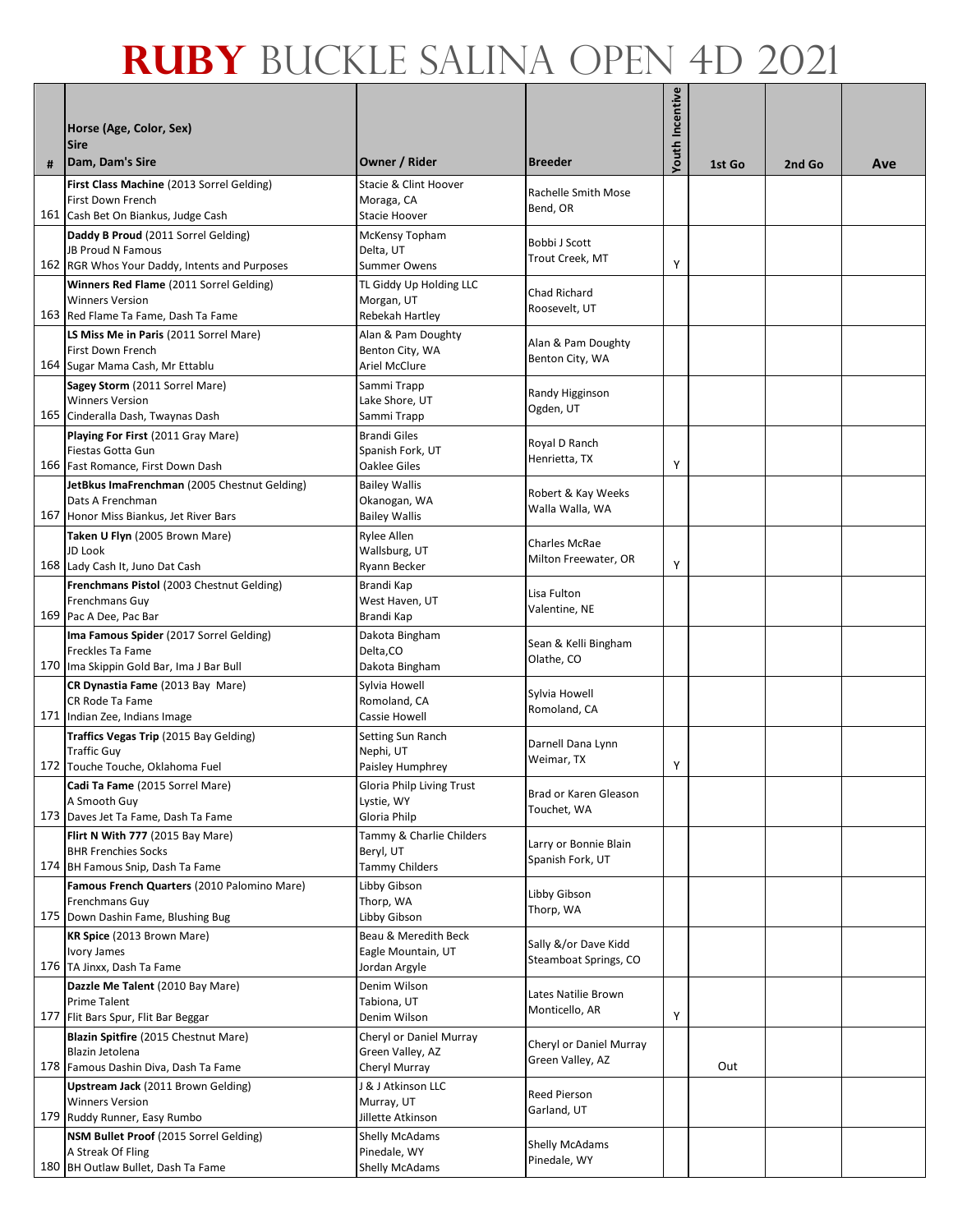| # | Horse (Age, Color, Sex)<br><b>Sire</b><br>Dam, Dam's Sire       | Owner / Rider                            | <b>Breeder</b>                        | Youth Incentive | 1st Go | 2nd Go | Ave |
|---|-----------------------------------------------------------------|------------------------------------------|---------------------------------------|-----------------|--------|--------|-----|
|   | LKstreakinFrenchDown (2008 Sorrel Mare)                         | Sherri Cass                              |                                       |                 |        |        |     |
|   | Frenchmans Guy                                                  | Pierre, SD                               | Aimee & Kay Olson<br>Bluff Dale, TX   |                 |        |        |     |
|   | 181 Dashing Minstral, First Down Dash                           | Taylyn Cass                              |                                       | Υ               |        |        |     |
|   | Dreamin Ever After (2015 Sorrel Mare)                           | <b>Sharon Gow</b>                        | Megan/Bill/Sue Lewis                  |                 |        |        |     |
|   | Slick By Design<br>182 RBS Dream, Canth                         | Roseburg, OR<br>Sharon Gow               | Filer, ID                             |                 |        |        |     |
|   | Frenchmans Spice (2015 Buckskin Gelding)                        | Linda Jaeger                             |                                       |                 |        |        |     |
|   | Frenchmans Guy                                                  | Loomis, CA                               | Alyssa Hebdon<br>Smithfield, UT       |                 |        |        |     |
|   | 183 Jo Spice For Love, Taras First Love                         | Talia Jaeger                             |                                       |                 |        |        |     |
|   | Favorite Version (2015 Sorrel Mare)                             | Kelli Thouvenell                         | Andy Atkinson                         |                 |        |        |     |
|   | <b>Winners Version</b><br>184 Babes Gray Gal, Striking Distance | Hooper, UT<br>Kelli Thouvenell           | Pocatello, ID                         |                 |        |        |     |
|   | Mobetta Fame (2014 Palomino Gelding)                            | Brad or Karen Gleason                    |                                       |                 |        |        |     |
|   | A Smooth Guy                                                    | Touchet, WA                              | Brad or Karen Gleason<br>Touchet, WA  |                 |        |        |     |
|   | 185 Daves Jet Ta Fame, Dash Ta Fame                             | Karen Gleason                            |                                       |                 |        |        |     |
|   | Good Grief Girl (2014 Sorrel Mare)                              | Clay Peck                                | Clay Peck                             |                 |        |        |     |
|   | The Goodbye Lane<br>186 Dash N Down Town, Dash 209              | Lehi, UT<br>Kali Jo Parker               | Lehi, UT                              |                 |        |        |     |
|   | A Leinster Fling (2013 Sorrel Stallion)                         | Janalyn White                            |                                       |                 |        |        |     |
|   | A Streak Of Fling                                               | Salem, UT                                | Janalyn White<br>Salem, UT            |                 |        |        |     |
|   | 187 SKS Garbo Lane, Lanes Leinster                              | <b>Brandon Stokes</b>                    |                                       |                 |        |        |     |
|   | Road Tripping (2014 Sorrel Gelding)                             | Larry or Bonnie Blain                    | Dawson Seeley                         |                 |        |        |     |
|   | The Goodbye Lane<br>188 Chargedownthelane, Lanes Leinster       | Spanish Fork, UT<br>Bonnie Blain         | Spanish Fork, UT                      |                 |        |        |     |
|   | Streakin Queenie (2012 Bay Roan Mare)                           | Ryann Pedone                             |                                       |                 |        |        |     |
|   | A Streak Of Fling                                               | Sunset, TX                               | Lisa O'Rourke-Fulton<br>Valentine, NE |                 |        |        |     |
|   | 189 Queen Fatima, Dash Ta Fame                                  | Ryann Pedone                             |                                       |                 |        |        |     |
|   | Heavens Sakes (2012 Sorrel Mare)                                | Clay Peck                                | Clay Peck                             |                 |        |        |     |
|   | JL Dash Ta Heaven<br>190 Six Rare Jewels, Rare Bar              | St George, UT<br>Teressa Peck            | St George, UT                         |                 |        |        |     |
|   | Aint I Sweet Magnolia (2015 Chestnut Mare)                      | Carissa Davis                            |                                       |                 |        |        |     |
|   | Aint Seen Nothin Yet                                            | Loma, CO                                 | James A Seidel<br>Billings, MT        |                 |        |        |     |
|   | 191 VK Magnolia Bars, Roosters Ribbon Win                       | Carissa Davis                            |                                       |                 |        |        |     |
|   | EPH Vegas Strip (2016 Bay Roan Gelding)<br>French Streaktovegas | Josh Allan<br>Nephi, UT                  | Echeta Performance<br>Horses LLC      |                 |        |        |     |
|   | 192 Strip Of Snow, Snowbound                                    | Brylee Allan                             | Gillette, WY                          |                 |        |        |     |
|   | Datsa Kipa Frenchman (2016 Sorrel Gelding)                      | <b>Riley Lemouse</b>                     |                                       |                 |        |        |     |
|   | Dats A Frenchman                                                | Toledo, WA                               | Laura or Jessica Steward<br>Ethel, WA |                 |        |        |     |
|   | 193 TSQH Freaky Friday, Kipadeucy                               | <b>Riley Lemhouse</b>                    |                                       |                 |        |        |     |
|   | Merrilyn Blu Diamond (2014 Brown Mare)<br>Sparkys Blue Road     | 7B Performance Horses<br>Buhl, ID        | 7B Performance Horses                 |                 |        |        |     |
|   | 194 Merrilyn, Merridoc                                          | <b>Brandon Labbee</b>                    | Buhl, ID                              |                 |        |        |     |
|   | BR Cake By The Ocean (2016 Bay Mare)                            | <b>Garland Baker</b>                     | Jason Martin & Charlie                |                 |        |        |     |
|   | A Streak Of Fling                                               | Russellville, AR                         | Cole                                  |                 |        |        |     |
|   | 195 Rods Last Ladybug, Sharp Rodney                             | Whitney Davison                          | Pilot Point, TX                       |                 | Out    |        |     |
|   | MJ Night Train Lane (2015 Brown Gelding)<br>The Goodbye Lane    | Mark or Linda Jarvis<br>Spanish Fork, UT | Mark & Linda Jarvis                   |                 |        |        |     |
|   | 196 Moment Of Pursuit, Dash Ta Fame                             | Marcie Wilson                            | Spanish Fork, UT                      |                 |        |        |     |
|   | Famous Buckshotjones (2009 Bay Gelding)                         | Nadine Sutton                            | M Jones                               |                 |        |        |     |
|   | JB Proud N Famous                                               | Rexburg, ID                              | Joseph, UT                            |                 |        |        |     |
|   | 197 RGR Carolina Days, Streakin Days                            | Ainslee Banta                            |                                       | Υ               |        |        |     |
|   | Okey Dokey Guy (2008 Bay Gelding)<br>Dats A Frenchman           | Janae Ordeman<br>Saratoga, WY            | Robert & Kay Weeks                    |                 |        |        |     |
|   | 198 Sheza Nifty Okie, Okey Dokey Dale                           | Janae Orderman                           | Elk City, OK                          |                 |        |        |     |
|   | Streakin And Shaken (2014 Gray Gelding)                         | <b>Wendy Cline</b>                       | Joe & Carla Spitz                     |                 |        |        |     |
|   | <b>Streakin Boon Dox</b>                                        | Hempstead, TX                            | Lamar, CO                             |                 |        |        |     |
|   | 199 Shaken Tornado, Royal Shake Em                              | Wendy Cline                              |                                       |                 |        |        |     |
|   | JR Special Lane (2015 Brown Gelding)<br>The Goodbye Lane        | JR Land & Livestock<br>Cedar Fort, UT    | Dennis Blair & Raelyn<br>Robinson     |                 |        |        |     |
|   | 200 Katrincita, Susies First Down                               | Raelyn Robinson                          | Cedar Fort, UT                        |                 |        |        |     |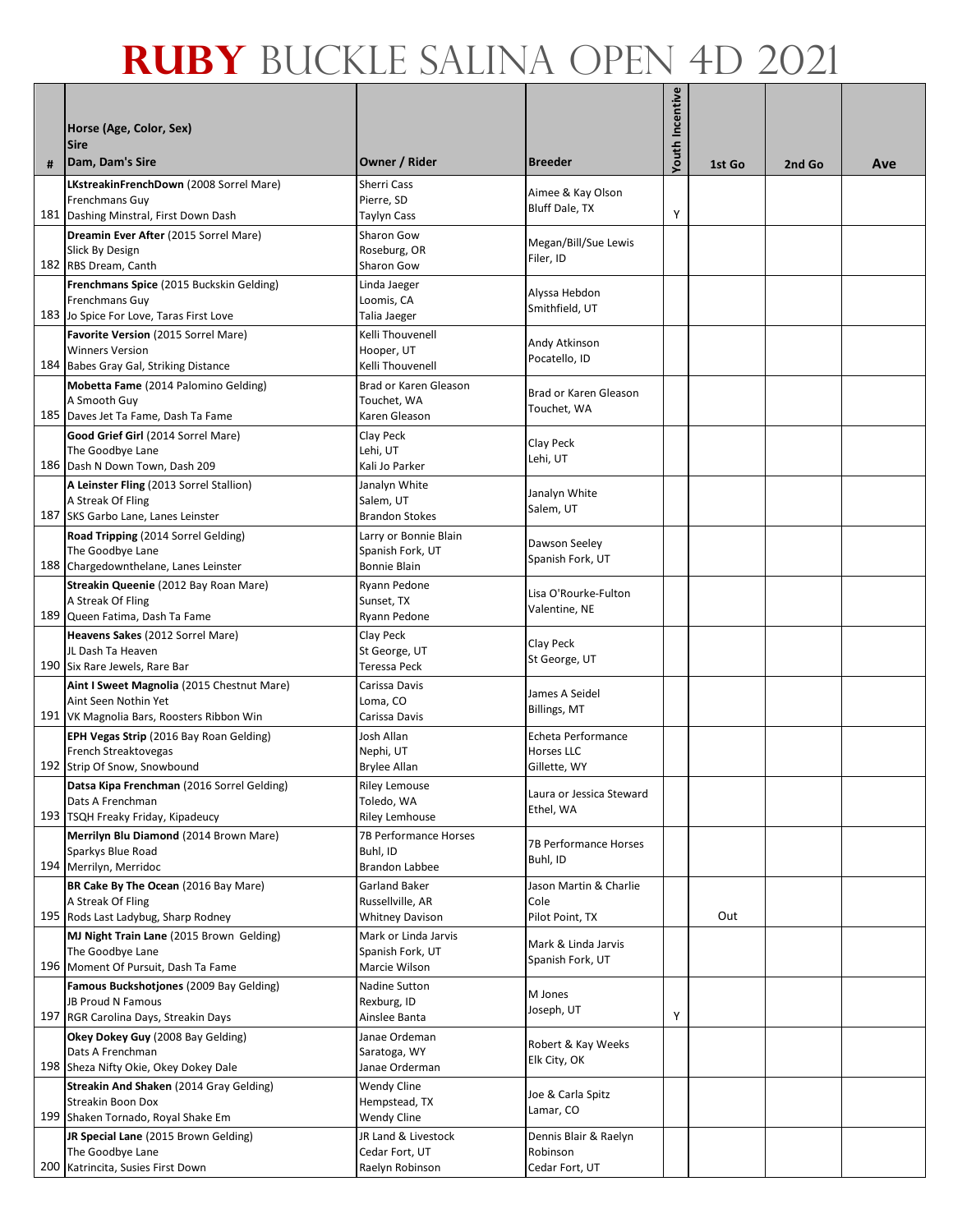| # | Horse (Age, Color, Sex)<br><b>Sire</b><br>Dam, Dam's Sire                                                                             | Owner / Rider                                                             | <b>Breeder</b>                                        | Youth Incentive | 1st Go | 2nd Go | Ave |
|---|---------------------------------------------------------------------------------------------------------------------------------------|---------------------------------------------------------------------------|-------------------------------------------------------|-----------------|--------|--------|-----|
|   |                                                                                                                                       | Sheena Hansen                                                             |                                                       |                 |        |        |     |
|   | Slick Designer (2016 Black Stallion)<br>Slick By Design<br>201 Designer Eyes, Visionarian                                             | Elko, NV<br>Sheena Hansen                                                 | Mike Pickard<br>Byars, OK                             |                 |        |        |     |
|   | A Pepper Smoothie (2013 Buckskin Mare)<br>A Smooth Guy<br>202 Little Janie Pepper, Annies Little Pepper                               | Preslee Nellesen<br>Mapleton, UT<br>Preslee Nellesen                      | Erin Kenzy<br>Gregory, SD                             | Υ               |        |        |     |
|   | RV Two Dash Ta Vegas (2016 Sorrel Gelding)<br>French Streaktovegas<br>203 Two Dash To Fame, Dash Ta Fame                              | Anita Ellis<br>Blackfoot, ID<br>Anita Ellis                               | Randy & Vauna Walker<br>Pingree, ID                   |                 |        |        |     |
|   | Nicks Get Down Dandi (2016 Gray Mare)<br>As Good As Nick Gets<br>204 Get Down Dandidash, First Place Dash                             | <b>Crystal Hale</b><br>Acton, CA<br>Crystal Hale                          | Kelsey Jones Cawley<br>Bloomington, TX                |                 |        |        |     |
|   | Anotha Version (2016 Brown Gelding)<br><b>Winners Version</b>                                                                         | Hank & Kadie Allred<br>Clawson, UT                                        | Allreds Horse Haven<br>Cleveland, UT                  |                 | Out    |        |     |
|   | 205 Ruby B Flyin, Genuine Strawfly<br>Little Red Stinson (2015 Sorrel Mare)<br><b>Eddie Stinson</b>                                   | Krystyn Stevens<br>LJ Livestock LLC<br>Austin, NV                         | <b>Anton Andreas</b><br>Healdsburg, CA                |                 |        |        |     |
|   | 206 VF Catch This Red, Designer Red<br>LS Mr Goodbye Banjo (2015 Buckskin Gelding)<br>The Goodbye Lane                                | Kole Black<br>Jackie Young<br>Bluffdale, UT                               | Glade Jackin<br>Spanish Fork, UT                      | Υ               |        |        |     |
|   | 207 Bankers Special, Jay Kay Skipa Rory<br>Lil Famous Winner (2015 Black Mare)<br><b>Winners Version</b>                              | Jackie Young<br>David Howlett<br>Delta, UT                                | Charlie Heaton                                        |                 |        |        |     |
|   | 208 PC Legal Spice, Dash Ta Fame<br>Hox Shake Em Teco (2015 Sorrel Gelding)<br>Technicolours                                          | McKensy Topham<br>Jessica Crouch<br>Bend, OR                              | Saratoga Springs, UT<br>David & Tyler Hoxeng          |                 |        |        |     |
|   | 209 Shake Em N Win, Royal Shake Em                                                                                                    | Jessica Crouch                                                            | Volin, SD                                             |                 |        |        |     |
|   | High Road Ta Fame* (2015 Brown Stallion)<br>Dash Ta Fame<br>210 CM Bubblin Dynamite, CM Dynamite Frost                                | Chuck & Mary Crago<br>Belle Fourche, SD<br>Jade Crago                     | Chuck & Mary Crago<br>Belle Fourche, SD               |                 | Out    |        |     |
|   | Smartfrenchnfamous (2015 Buckskin Gelding)<br>Aint Seen Nothin Yet<br>211 Smart Isabella, Smart Aristocrat                            | <b>Skyler Sutton</b><br>Chino, CA<br><b>Skyler Sutton</b>                 | Jessica John<br>Kearney, NE                           |                 |        |        |     |
|   | Epically Famous (2015 Grey Stallion)<br>Epic Leader<br>212 Imarealtreasure, Dash Ta Fame                                              | Josie Cole<br>Ceylon, NW<br><b>Brandee Wardell</b>                        | Jennifer Ruza<br>Selby, SD                            |                 |        |        |     |
|   | Sheza Slick Design (2015 Chestnut Mare)<br>Slick By Design<br>213 Gay Sugars Badger, Gay Badger Fourth                                | Alfred Jones<br>Kayenta, AZ<br>Carli Warren                               | Charles R Spinkes<br>Yantis, TX                       | Υ               |        |        |     |
|   | Sophia Kay (2015 Brown Mare)<br>The Goodbye Lane<br>214 GW Plain Jane Fame, Dash Ta Fame                                              | G and N Wood Properties LLC<br>West Jordan, UT<br>Terri Wood Gates        | G and N Wood Properties<br>LLC                        |                 |        |        |     |
|   | LH A Smooth Success (2014 Sorrel Mare)<br>A Smooth Guy<br>215 Success By Biankus, Captain Biankus                                     | Larry Hancock<br>Wickenburg, AZ<br>Hailee Dihel                           | West Jordan, UT<br>Larry Hancock<br>Wickenburg, AZ    |                 |        |        |     |
|   | Bardells Sundance (2014 Buckskin Mare)<br>Frenchmans Guy<br>216 Bardells Jubilee, Gren Bardell                                        | Marquel Moser<br>Las Vegas, NV                                            | Beth Laine<br>Las Vegas, NV                           | Υ               |        |        |     |
|   | Charley Darkey (2015 Buckskin Mare)<br>PC Redwood Manny                                                                               | <b>Marquel Moser</b><br>Argyle Performance Horses<br>Riverton, UT         | Argyle Performance<br>Horses                          |                 |        |        |     |
|   | 217 Sand Mountain Tara, Taras First Love<br>Little Car (2014 Sorrel Gelding)<br>Carrizzo                                              | Jordan Argyle<br><b>Stock Ranch LLC</b><br>Naples, FL                     | Riverton, UT<br>Frank Moore Jr<br>Grennville, SC      |                 | Out    |        |     |
|   | 218 Gracies Little Jewel, Streakin Jewel<br>Headlyne News (2016 Sorrel Gelding)<br>Frenchmans Guy                                     | Lindsey Stock<br>Shane & Jana Sickler<br>Gladstone, ND                    | Shane & Jana Sickler<br>Gladstone, ND                 |                 |        |        |     |
|   | 219 Robin Meade, Dash Ta Fame<br>The Goodbye Jane (2016 Chestnut Mare)<br>The Goodbye Lane<br>220 Peps Plain Jane, Blue On Blue Magic | <b>Hope Raley</b><br><b>Tracina Wilson</b><br>Tabiona, UT<br>Denim Wilson | Hughes Morley Land &<br>Livestock<br>Spanish Fork, UT | Υ               |        |        |     |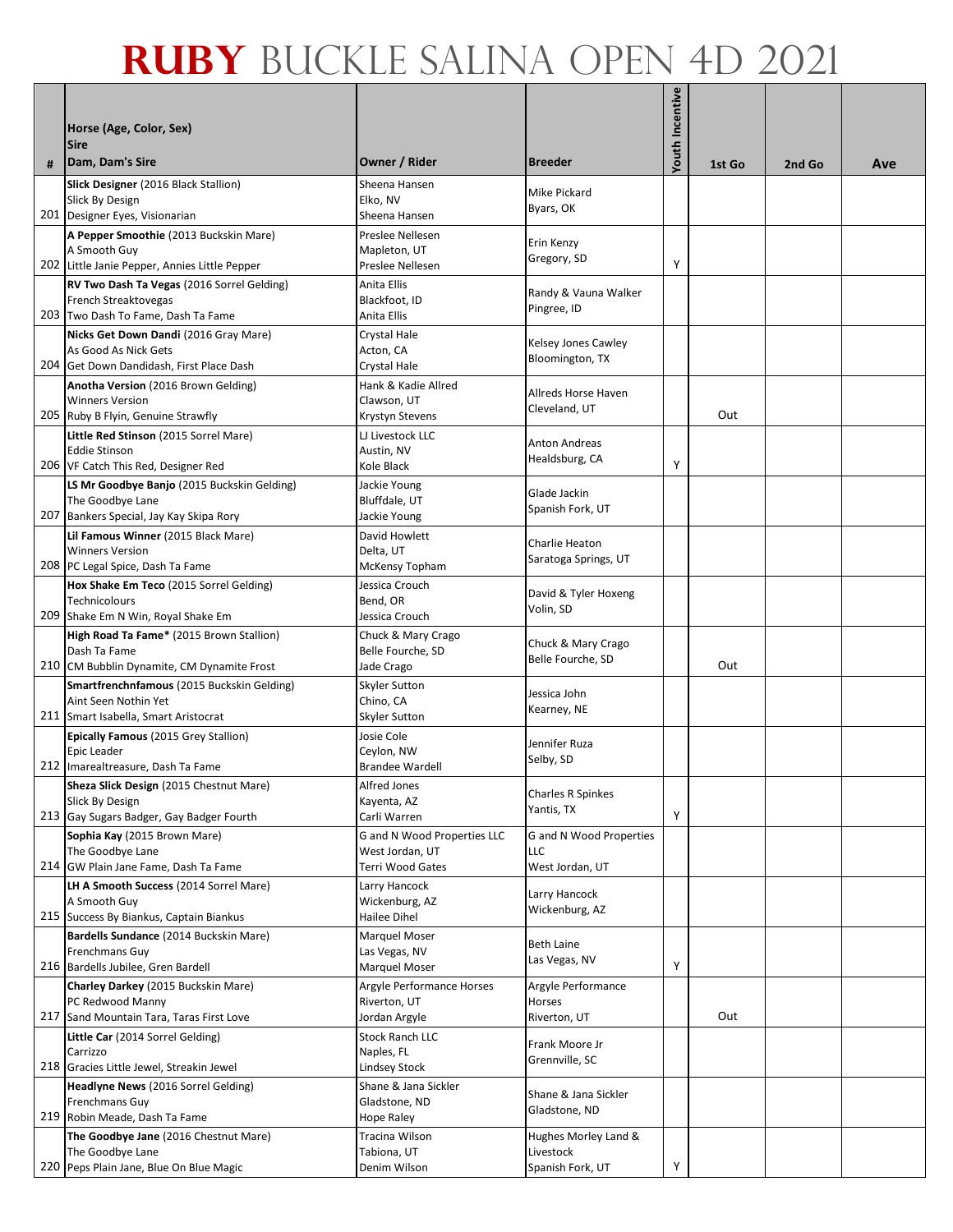| # | Horse (Age, Color, Sex)<br><b>Sire</b><br>Dam, Dam's Sire                     | Owner / Rider                                 | <b>Breeder</b>                      | Youth Incentive | 1st Go | 2nd Go | Ave |
|---|-------------------------------------------------------------------------------|-----------------------------------------------|-------------------------------------|-----------------|--------|--------|-----|
|   | Lamour De La Reine (2011 Sorrel Mare)                                         | Libby Gibson                                  |                                     |                 |        |        |     |
|   | Frenchmans Guy                                                                | Thorp, WA                                     | Libby Gibson<br>Thorp, WA           |                 |        |        |     |
|   | 221 Down Dashin Fame, Blushing Bug                                            | Libby Gibson                                  |                                     |                 |        |        |     |
|   | NSM Bad Leroy Brown (2014 Brown Gelding)<br>Ivory James                       | Shelly McAdams<br>Pinedale, WY                | <b>Shelly McAdams</b>               |                 |        |        |     |
|   | 222 Yankee Bug Bite, My Yankee Bug                                            | Shelly McAdams                                | Pinedale, WY                        |                 |        |        |     |
|   | Streakn May Day (2010 Red Roan Mare)                                          | Ann Welsh                                     |                                     |                 |        |        |     |
|   | A Streak Of Fling                                                             | Mitchell, NE                                  | Ann Welsh<br>MItchell, NE           |                 |        |        |     |
|   | 223 Truly Laico Jet, Special Feature                                          | Debbie Beede                                  |                                     |                 |        |        |     |
|   | SH Streak Of Fame (2013 Sorrel Mare)<br>A Streak Of Fling                     | <b>Sherri Cass</b><br>Pierre, SD              | Shaina Huffman                      |                 |        |        |     |
|   | 224 Sudden Susan, Dash Ta Fame                                                | Sherri Cass                                   | Selby, SD                           |                 |        |        |     |
|   | Streak Ta Fling (2015 Bay Roan Mare)                                          | Brad or Karen Gleason                         | Brad or Karen Gleason               |                 |        |        |     |
|   | A Streak Of Fling                                                             | Touchet, WA                                   | Touchet, WA                         |                 |        |        |     |
|   | 225 Daves Jet Ta Fame, Dash Ta Fame                                           | Karen Gleason                                 |                                     |                 | Out    |        |     |
|   | Streak Of Crystalzz (2014 Blue Roan Gelding)<br>A Streak Of Fling             | Shyann Lucas<br>Morristown, AZ                | Jim & Kathy Lucas                   |                 |        |        |     |
|   | 226 Clarks Poco Crystal, Weavers Poco Sugar                                   | Shyann Lucas                                  | Jackson, WY                         |                 |        |        |     |
|   | Jet N Aroundtheglobe (2015 Sorrel Gelding)                                    | <b>Buffy Walchli</b>                          | <b>Busby Quarterhorse LLC</b>       |                 |        |        |     |
|   | Blazin Jetolena                                                               | Salina, UT                                    | Millsap, TX                         |                 |        |        |     |
|   | 227 Shawnee Fame, Dash Ta Fame<br>Chasin Charlie (2014 Sorrel Mare)           | <b>Buffy Walchli</b><br>James & Shauna Burton |                                     |                 |        |        |     |
|   | Twoforthedough                                                                | Saratoga Springs, UT                          | South Valley Large Animal<br>Clinic |                 |        |        |     |
|   | 228 Celebrity Lane, Dash Ta Fame                                              | <b>Brandon Stokes</b>                         | Saratoga Springs, UT                |                 |        |        |     |
|   | Honky Tonkabonkedonk (2015 Bay Mare)                                          | Brad & Karly Knight                           | Dawson Seeley                       |                 |        |        |     |
|   | The Goodbye Lane<br>229 PH Jazzy Judy, Tuff Buffy Cash                        | Roosevelt, UT                                 | Spanish Fork, UT                    | Υ               |        |        |     |
|   | Buhbye (2014 Bay Mare)                                                        | Jordynn Knight<br>Kelsey Hayden               |                                     |                 |        |        |     |
|   | The Goodbye Lane                                                              | Hanford, CA                                   | Dawson Seeley                       |                 |        |        |     |
|   | 230 Patchs April Gem, Tiny Patch                                              | Kelsey Hayden                                 | Spanish Fork, UT                    |                 |        |        |     |
|   | Speedy Dot Com (2008 Sorrel Mare)                                             | Van & Jake Bass                               | Lance Robinson & Max                |                 |        |        |     |
|   | PC Redwood Manny<br>231 Speed Dot Com, Sixarun                                | Farmington, UT<br><b>Timber Cote</b>          | Anderson<br>Spanish Fork, UT        | Υ               |        |        |     |
|   | <b>GBH Jet</b> (2012 Chestnut Gelding)                                        | Samantha Boone                                |                                     |                 |        |        |     |
|   | Stoli                                                                         | Wewoka, OK                                    | Gary Hartstack<br>Highmore, SD      |                 |        |        |     |
|   | 232 GH Runaway Jet, Runaway Winner                                            | Sarah Rose Wagaspack                          |                                     |                 |        |        |     |
|   | <b>Stripling Warrior (2014 Sorrel Gelding)</b><br>The Goodbye Lane            | Clay Peck<br>St George, UT                    | Clay Peck                           |                 |        |        |     |
|   | 233 Fight A Good Fight, Special Red Warrior                                   | Teressa Peck                                  | St George, UT                       |                 |        |        |     |
|   | A Dynamite Goodbye (2014 Sorrel Mare)                                         | Kristy Yerrington                             | Megan/Bill/Sue Lewis                |                 |        |        |     |
|   | The Goodbye Lane                                                              | Carey, ID                                     | Filer, ID                           |                 |        |        |     |
|   | 234 Thiefs Of Diamonds, Doc O Dynomite<br>VF Fancy Pants (2014 Chestnut Mare) | Kristy Yerrington<br>LJ Livestock LLC         |                                     |                 |        |        |     |
|   | <b>Eddie Stinson</b>                                                          | Austin, NV                                    | <b>Victory Farms</b>                |                 |        |        |     |
|   | 235 VF Burrs Alive, Burrs First Down                                          | Georgia Black                                 | Ada, OK                             |                 |        |        |     |
|   | BR Snow White (2012 Red Roan Mare)                                            | Garland Baker                                 | Garland Ray Baker                   |                 |        |        |     |
|   | A Streak Of Fling<br>236 KN Docs Gray Gold, Groanies Gray Pony                | Russellville, AR<br><b>Whitney Davison</b>    | Russellville, AR                    |                 |        |        |     |
|   | Our First Goodbye (2013 Brown Mare)                                           | Mark or Linda Jarvis                          |                                     |                 |        |        |     |
|   | The Goodbye Lane                                                              | Spanish Fork, UT                              | Mark & Linda Jarvis                 |                 |        |        |     |
|   | 237 Jessie James Agent, Jesse James Jr                                        | Marcie Wilson                                 | Spanish Fork, UT                    |                 |        |        |     |
|   | Guy With Speednclass (2014 Palomino Gelding)                                  | Janci Hannen                                  | Bill & Debbie Myers                 |                 |        |        |     |
|   | Frenchmans Guy<br>238 Smashingly Classic, A Classic Dash                      | Bend, OR<br>Janci Hannen                      | Saint Onge, SD                      |                 |        |        |     |
|   | KYS Goodbye Fame (2013 Bay Mare)                                              | Brian & Shawna Felter                         |                                     |                 |        |        |     |
|   | The Goodbye Lane                                                              | West Warren, UT                               | Dawson Seeley<br>Spanish Fork, UT   |                 |        |        |     |
|   | 239 Ladys Special Effort, Mr Special Charge                                   | Shawna Felter                                 |                                     |                 |        |        |     |
|   | AB Littlemiss French (2013 Palomino Mare)<br>First Down French                | <b>Allison Campbell</b><br>Ellensburg, WA     | Allison Campbell                    |                 |        |        |     |
|   | 240 Tootsie Time, Pass Em Ojo                                                 | <b>Allison Campbell</b>                       | Ellensburg, WA                      |                 |        |        |     |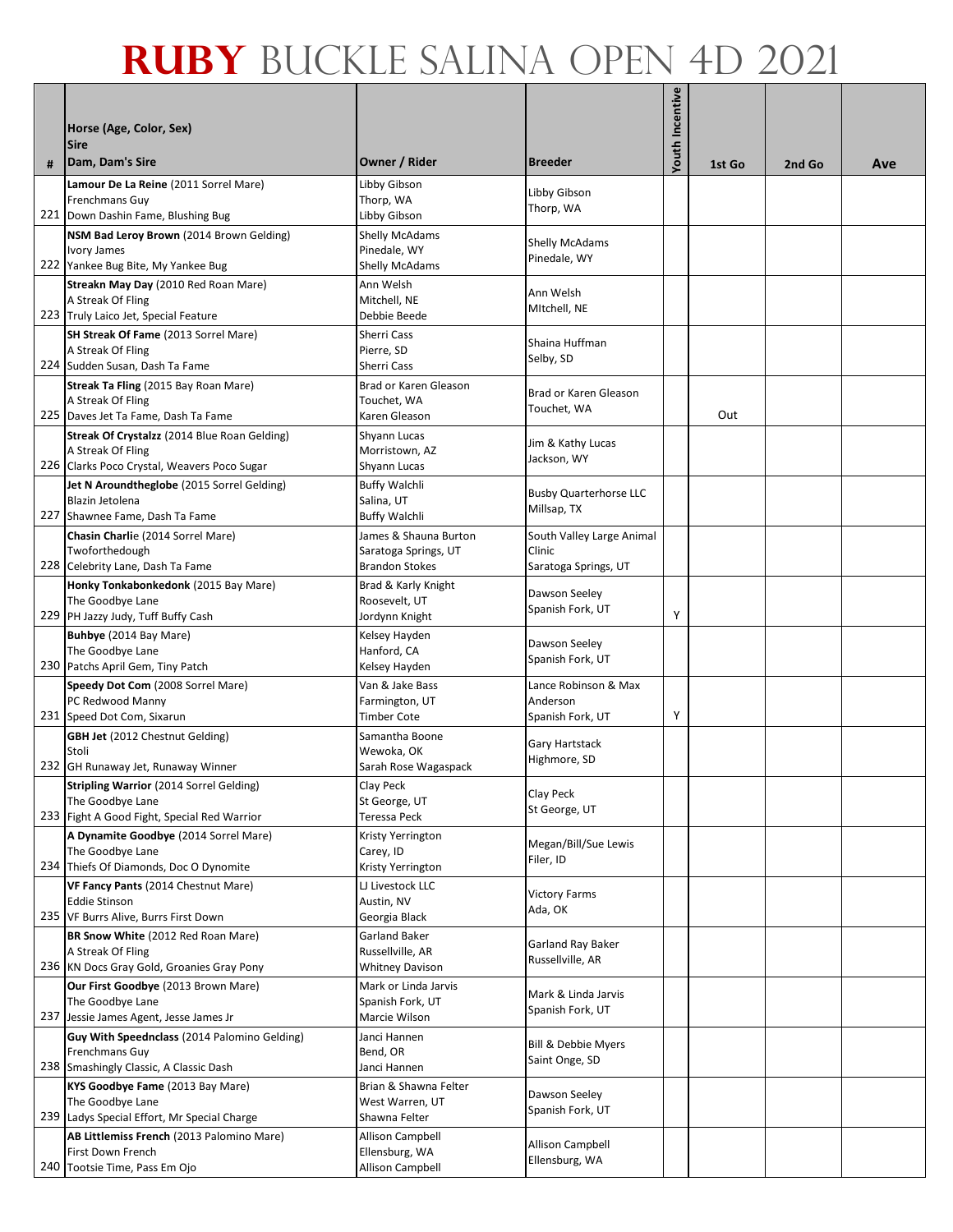|   | Horse (Age, Color, Sex)<br><b>Sire</b>                                                                      |                                                                          |                                              | Youth Incentive |        |        |     |
|---|-------------------------------------------------------------------------------------------------------------|--------------------------------------------------------------------------|----------------------------------------------|-----------------|--------|--------|-----|
| # | Dam, Dam's Sire                                                                                             | Owner / Rider                                                            | <b>Breeder</b>                               |                 | 1st Go | 2nd Go | Ave |
|   | Tresible Deduction (2013 Bay Gelding)<br><b>Tres Seis</b><br>241 Speeding Thru Baja, Separatist             | Ty Blodgett<br>Amidon, ND<br>Shausta Blodgett                            | Sammy J Manek<br>Shawnee, OK                 |                 |        |        |     |
|   | BCK Dally N Sunshine (2013 Palomino Mare)<br>PC Redwood Manny<br>242 PH Jazzy Judy, Tuff Buddy Cash         | G5 Land & Livestock<br>Payson, UT<br>Charlie Gleave                      | Dawson Seeley<br>Spanish Fork, UT            | Υ               |        |        |     |
|   | ToyN With The Guys (2013 Buckskin Mare)<br>A Smooth Guy<br>243 Toi Joi, Toi Caballo                         | Courtney Adair<br>Burnet, TX<br>Courtney Adair                           | Mykayla B Lockhart<br>Liberty Hill, TX       |                 |        |        |     |
|   | Doc Manny (2008 Brown Gelding)<br>PC Redwood Manny<br>244 Orange Merridoc, Merridoc                         | Kenlee Kunz<br>Montpelier, ID<br>Kenlee Kunz                             | Lee Ray Shepherd<br>Spanish Fork, UT         | Υ               |        |        |     |
|   | GG Doe C Dough (2009 Sorrel Mare)<br>Twoforthedough<br>245 GG Bobbette, Hollywoodbobs Summer                | <b>Goodrich Quarter Horses</b><br>Bluebell, UT<br><b>Hadley Goodrich</b> | Goodrich Quarter Horses<br>Bluebell, UT      | Υ               |        |        |     |
|   | Guys Drama Queen (2012 Sorrel Mare)<br>Frenchmans Guy<br>246 Bugs Special Dash, Special Leader              | Preslee Nellesen<br>Mapleton, UT<br>Preslee Nellesen                     | Bill & Debbie Myers<br>Saint Onge, SD        | Υ               |        |        |     |
|   | Lookatmyindependenz (2008 Sorrel Mare)<br>JD Look<br>247 Dat Princess, Juno Dat Cash                        | Amber Hopkins<br>Vale, OR<br>Amber Hopkins                               | Heidi Yarbor<br>Saint Helens, OR             |                 |        |        |     |
|   | French Open (2008 Bay Gelding)<br>Frenchmans Guy<br>248 Miss Eye Paint, Mr Eye Opener                       | McColee Land & Livestock<br>Mapleton, UT<br>Amberley Snyder              | Lance Robinson<br>Spanish Fork, UT           |                 |        |        |     |
|   | Dashin Jetolena (2007 Sorrel Gelding)<br>Blazin Jetolena<br>249 Maggie Quick Dash, Royal Quick Dash         | Karol Knudson<br>Roy, UT<br><b>Brandon Labbee</b>                        | W J Williamson<br>Gray Court, SC             |                 |        |        |     |
|   | Streaking Sonofagun (2008 Bay Roan Gelding)<br>A Streak Of Fling<br>250 Gunny, Back To Cash                 | Carl & D'Ann Gehlsen<br>Mission, SD<br>D'Ann Gehlsen                     | Carl & D'Ann Gehlsen<br>Mission, SD          |                 |        |        |     |
|   | Goodbye Lily (2018 Brown Mare)<br>The Goodbye Lane<br>251 April Assault, Final Assault                      | Jarrod & Josie Hales<br>Spanish Fork, UT<br>Josie Hales                  | Kelly Millard<br>Loma, CO                    |                 |        |        |     |
|   | Dusty Blond N Famous (2013 Palomino Mare)<br>Aint Seen Nothin Yet<br>252 Mightys Smokey Lady, He Isa Boogie | <b>Falena Hunter</b><br>Cortez, CO<br>Victoria Necas                     | Falena Hunter<br>Cortez, CO                  |                 |        |        |     |
|   | Harney County Chrome (2014 Gray Gelding)<br>PG Dry Fire<br>253 Jeanie, unknown                              | Jackie Allum<br>Burns, OR<br>Shelli Srivner                              | Jackie Allum<br>Burns, OR                    |                 |        |        |     |
|   | Blazin Bulldog K3 (2015 Sorrel Stallion)<br>Blazin Jetolena<br>254 Miss Texas Velvet, On The Dash           | Christy Kruse<br>Redmond, OR<br>Christy Kruse                            | Christy Kruse<br>Redmond, OR                 |                 |        |        |     |
|   | A Famous Fling (2016 Bay Gelding)<br>A Streak Of Fling<br>255 Miss Lucky Lucky, Dash Ta Fame                | Erik & Laramie Jackson<br>Melba, ID<br>Laramie Jackson                   | Bill & Cheryl Kennedy<br>Bennett, CO         |                 | Out    |        |     |
|   | Scouts Goodbye (2015 Brown Mare)<br>The Goodbye Lane<br>256 Cassidy Effort, Special Royal Effort            | <b>Ryker Sweat</b><br>Heber, UT<br>Jade Rindlisbacher                    | <b>Ryker Sweat</b><br>Heber, UT              |                 |        |        |     |
|   | Billy Thee Kid (2014 Sorrel Gelding)<br>The Goodbye Lane<br>257 Sand Mountain Tara, Taras First Love        | Argyle Performance Horses<br>Riverton, UT<br>Jordan Argyle               | Argyle Performance<br>Horses<br>Riverton, UT |                 |        |        |     |
|   | Pepidots First Down (2014 Sorrel Gelding)<br>First Down French<br>258 Smart Pepidot, Smart Little Pepinic   | LJ Livestock LLC<br>Austin, NV<br>Kole Black                             | Jake Gorrell<br>Hanford, CA                  | Υ               |        |        |     |
|   | Mr Perk Up N Jet (2015 Black Gelding)<br>Blazin Jetolena<br>259 Lady Perks, Dash For Perks                  | Cindy Shelton<br>Bluffdale, UT<br>Cindy Shelton                          | <b>Busby Quarterhorse LLC</b><br>Millsap, TX |                 |        |        |     |
|   | Yer Killin Me Smalls (2015 Buckskin Gelding)<br>The Goodbye Lane<br>260 Platinum Spark, Diamond Te Spark    | Suzanne Thompson<br>Farr West, UT<br>Suzanne Thompson                    | Suzanne Thompson<br>Farr West, UT            |                 |        |        |     |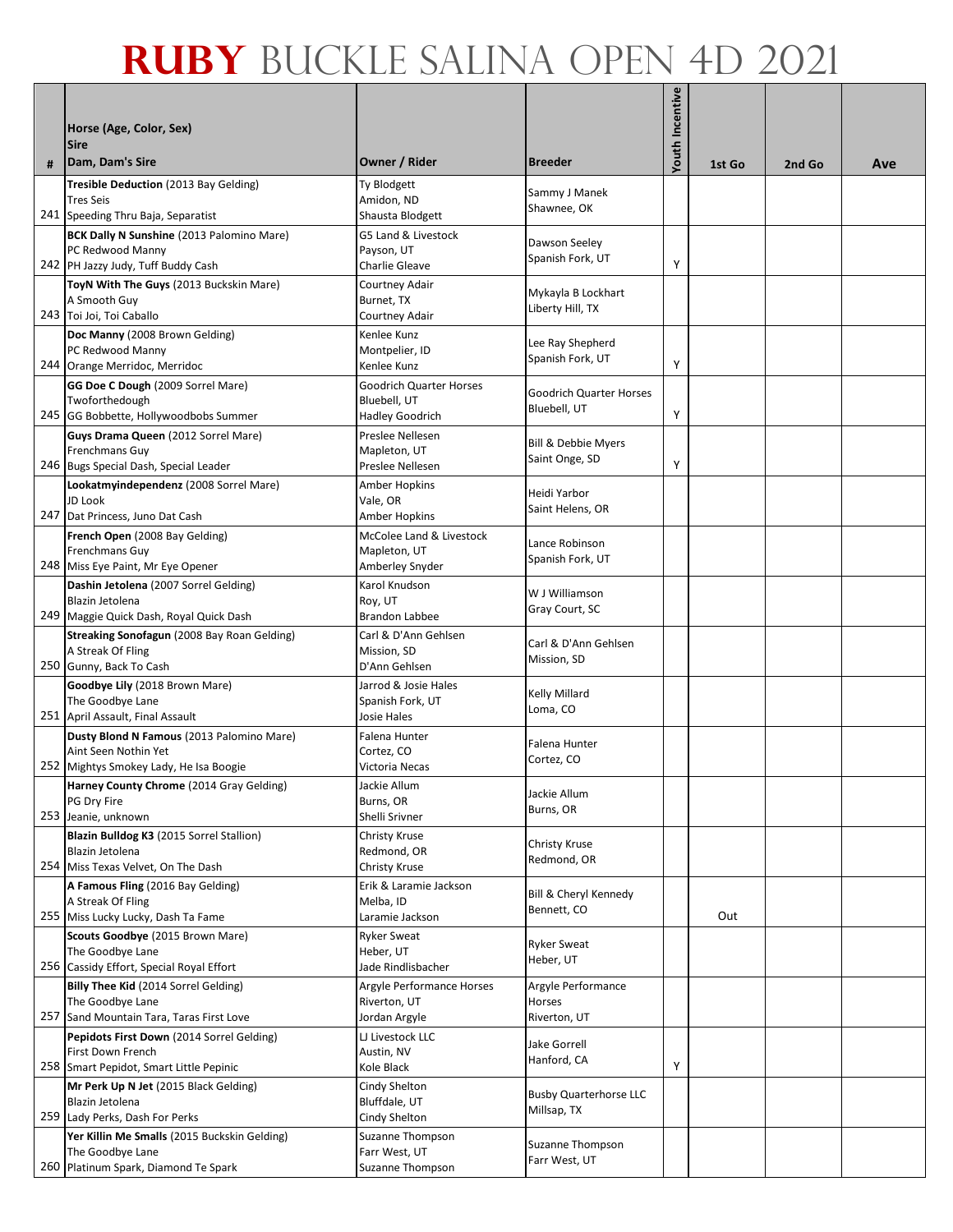|     | Horse (Age, Color, Sex)                                                        |                                                   |                                                | Youth Incentive |        |        |     |
|-----|--------------------------------------------------------------------------------|---------------------------------------------------|------------------------------------------------|-----------------|--------|--------|-----|
| #   | <b>Sire</b><br>Dam, Dam's Sire                                                 | Owner / Rider                                     | <b>Breeder</b>                                 |                 | 1st Go | 2nd Go | Ave |
|     | Blazin For Pay Day (2006 Black Mare)<br>Blazin Jetolena                        | Janine Bundy Couts & Emily Rice<br>Coupeville, WA | Janine Bundy Couts &<br><b>Emily Rice</b>      |                 |        |        |     |
|     | 261 Paid Surprises, Jets Pay Day                                               | Janine Bundy Couts                                | Coupeville, WA                                 |                 |        |        |     |
|     | Meade in France (2015 Buckskin Mare)                                           | Shane & Jana Sickler                              | Shane & Jana Sickler                           |                 |        |        |     |
|     | Frenchmans Guy<br>262 Robin Meade, Dash Ta Fame                                | Gladstone, ND<br>Hope Raley                       | Gladstone, ND                                  |                 |        |        |     |
|     | Stoli My Ride (2013 Black Gelding)                                             | <b>Stock Ranch LLC</b>                            |                                                |                 |        |        |     |
|     | Stoli                                                                          | Naples, FL                                        | Jim & Natalie Montgomery<br>Pineville, LA      |                 |        |        |     |
|     | 263 JT Joyride, Streakin La Jolla                                              | Lindsey Stock                                     |                                                |                 |        |        |     |
|     | Goodbye Tax Man (2015 Gray Gelding)<br>The Goodbye Lane                        | Kallee Munns<br>Promontory, UT                    | Kallee Cross Munns                             |                 |        |        |     |
|     | 264 JHS Tax Hawk, Skye Dee Dash                                                | Kallee Munns                                      | Promontory, UT                                 |                 |        |        |     |
|     | Seisintime (2015 Bay Gelding)                                                  | Taylor Kramer                                     | Julie K Crews                                  |                 |        |        |     |
|     | <b>Tres Seis</b>                                                               | Payson, UT                                        | Rising Star, TX                                |                 |        |        |     |
|     | 265 Project Serpentine, Project Cash<br>Streak Of Lulu (2010 Red Roan Mare)    | Taylor Kramer<br>Clarke & Debbie Beede Family     |                                                |                 |        |        |     |
|     | A Streak Of Fling                                                              | Trust   Mitchell, NE                              | Gene & Ann Welsh                               |                 |        |        |     |
|     | 266 Docs Ms Peppy, Doc A Tari                                                  | Debbie Beede                                      | Mitchell, NE                                   |                 |        |        |     |
|     | Letta Girl Jet (2016 Bay Mare)                                                 | SheyAnn Walchli                                   | Robyn Herring                                  |                 |        |        |     |
| 267 | Blazin Jetolena<br>Letta Girl Roll, Letta Hank Do It                           | Aguila, AZ<br><b>Buffy Walchli</b>                | Huntington, TX                                 |                 |        |        |     |
|     | Red Bull Look (2013 Sorrel Gelding)                                            | Brad or Karen Gleason                             |                                                |                 |        |        |     |
|     | JD Look                                                                        | Touchet, WA                                       | Brad or Karen Gleason                          |                 |        |        |     |
|     | 268 Daves Jet Ta Fame, Dash Ta Fame                                            | Karen Gleason                                     | Touchet, WA                                    |                 |        |        |     |
|     | Riptide Rider (2014 Brown Gelding)                                             | Brad & Karly Knight                               | A&C Racing & Roping                            |                 |        |        |     |
|     | <b>Winners Version</b><br>269 A Fast Runaway, Make It Anywhere                 | Roosevelt, UT<br>Jordynn Knight                   | Roosevelt, UT                                  | Υ               |        |        |     |
|     | Streakin Eye Paint (2005 Red Roan Mare)                                        | Sherri Cass                                       |                                                |                 |        |        |     |
|     | A Streak Of Fling                                                              | Pierre, SD                                        | Lance Robinson<br>Spanish Fork, UT             |                 |        |        |     |
|     | 270 Miss Eye Paint, Mr Eye Opener                                              | Sherri Cass                                       |                                                |                 |        |        |     |
|     | Twobigfourmybritches (2015 Sorrel Mare)<br><b>Tres Seis</b>                    | Setting Sun Ranch<br>Nephi, UT                    | <b>Steel Gang Quarter Horses</b><br><b>LLC</b> |                 |        |        |     |
|     | 271 KPS Pockets Of Fire, Fire Water Flit                                       | <b>Hailey Humphrey</b>                            | Newellton, LA                                  |                 |        |        |     |
|     | Holeys Comet (2013 Palomino Gelding)                                           | Kathy Pimentel                                    | Dawson Seeley                                  |                 |        |        |     |
|     | PC Redwood Manny                                                               | Fruitland, ID                                     | Spanish Fork, UT                               |                 |        |        |     |
|     | 272 Sox Em Silly, A Boy Named Bonny<br><b>Sugary Lane</b> (2014 Chestnut Mare) | Kathy Pimentel<br><b>Timber Cote</b>              |                                                |                 |        |        |     |
|     | The Goodbye Lane                                                               | Spanish Fork, UT                                  | Shana Gibson                                   |                 |        |        |     |
|     | 273 BS Pretty Proud Sugar, Proudest Effort                                     | Timber Cote                                       | Ogden, UT                                      | Υ               |        |        |     |
|     | Famous Wildcat (2007 Sorrel Mare)                                              | Shyann Lucas                                      | M Jones                                        |                 |        |        |     |
|     | JB Proud N Famous<br>274 JW Kentucky Wildcat, Lil Wildcat                      | Morristown, AZ<br>Shyann Lucas                    | Joseph, UT                                     |                 |        |        |     |
|     | Cowgirls N Dough (2012 Sorrel Mare)                                            | Jaylyn Hardman                                    |                                                |                 |        |        |     |
|     | Twoforthedough                                                                 | Grantsville, UT                                   | Green Woody<br>Layton, UT                      |                 |        |        |     |
|     | 275 Cowgirls N Secrets, Raise A Secret                                         | Jaylyn Hardman                                    |                                                |                 |        |        |     |
|     | Sprinklesrforwinners (2013 Gray Mare)<br><b>Winners Version</b>                | Jolene Farnsworth<br>Fort Duchesne, UT            | A&C Racing & Roping                            |                 |        |        |     |
|     | 276 Bolexie Blue, Chicks A Blazin                                              | Jolene Farnsworth                                 | Roosevelt, UT                                  |                 |        |        |     |
|     | TC Fame (2013 Brown Gelding)                                                   | Sadie Cook-Ricks                                  | Brad or Karen Gleason                          |                 |        |        |     |
|     | JD Look                                                                        | Elko, NV                                          | Touchet, WA                                    |                 |        |        |     |
|     | 277 Famous Lily, Dash Ta Fame<br>Two Rubles (2012 Sorrel Mare)                 | Sadie Cook-Ricks                                  |                                                |                 |        |        |     |
|     | Twoforthedough                                                                 | Casey or Darcee Shepherd<br>Levan, UT             | Jay Pitcher                                    |                 |        |        |     |
|     | 278 A Societys Lass, Society Road                                              | Darcee Shepherd                                   | Smithfield, UT                                 |                 |        |        |     |
|     | BR Golden Leader* (2013 Grey Stallion)                                         | Garland Baker                                     | Garland Ray Baker                              |                 |        |        |     |
|     | Confederate Leader<br>279 KN Docs Gray Gold, Groanies Gray Pony                | Russellville, AR<br><b>Whitney Davison</b>        | Russellville, AR                               |                 | Out    |        |     |
|     | Classic Ivory (2009 Brown Gelding)                                             | <b>Courtney Moose</b>                             |                                                |                 |        |        |     |
|     | Ivory James                                                                    | Midland, TX                                       | <b>Bullard Farms</b><br>Weatherford, TX        |                 |        |        |     |
|     | 280 Classic Angle, Kiptys Charger                                              | Courtney Moose                                    |                                                |                 |        |        |     |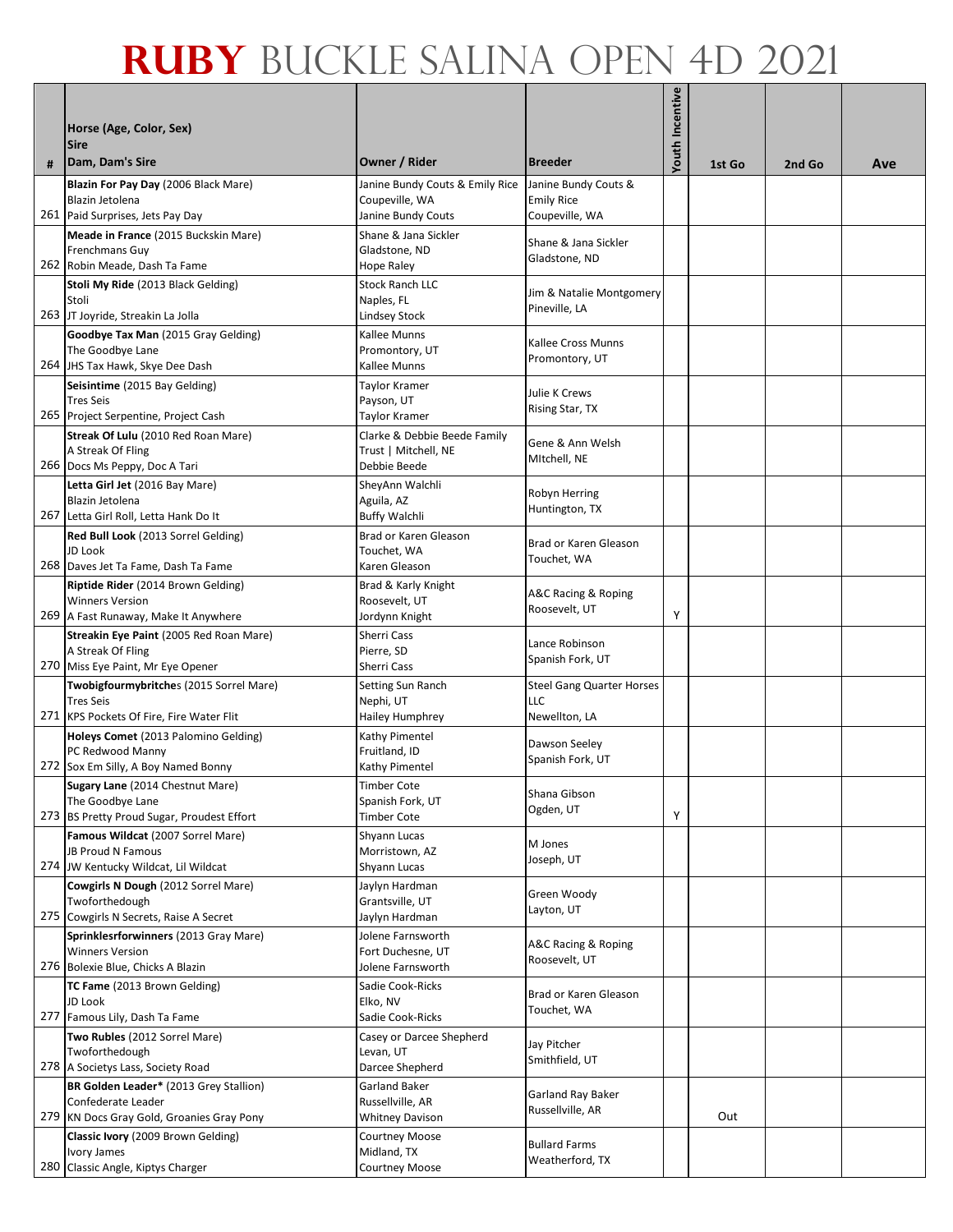|     |                                                                            |                                              |                                      | Youth Incentive |        |        |     |
|-----|----------------------------------------------------------------------------|----------------------------------------------|--------------------------------------|-----------------|--------|--------|-----|
|     | Horse (Age, Color, Sex)                                                    |                                              |                                      |                 |        |        |     |
|     | <b>Sire</b><br>Dam, Dam's Sire                                             | Owner / Rider                                | <b>Breeder</b>                       |                 | 1st Go | 2nd Go | Ave |
|     | Scor For The Dough (2012 Sorrel Gelding)                                   | <b>Rusty Allen</b>                           | John C Revill                        |                 |        |        |     |
|     | Twoforthedough                                                             | Eagle Mountain, UT                           | Lehi, UT                             |                 |        |        |     |
|     | 281 Miss Sugs Remedy, Sugs Scorpio                                         | Sienna Allen                                 |                                      | Υ               |        |        |     |
|     | Big Time Traffic (2015 Buckskin Mare)<br><b>Traffic Guy</b>                | Kirk Johnston<br>Anderson, TX                | Troy & Jamie Ashford                 |                 |        |        |     |
|     | 282   Am Nancys Girl, Big As I Am                                          | <b>Maddy Dickens</b>                         | Lott, TX                             |                 |        |        |     |
|     | Runnin To The Flame (2010 Sorrel Mare)                                     | Josie McMurtrey                              | D Pharr/Brittany Pozzi               |                 |        |        |     |
|     | Be A Magnolia Runner                                                       | Abilene, TX                                  | Victoria, TX                         |                 |        |        |     |
|     | 283 Seco Flaming Jet, Flaming Jet                                          | Payton McMurtrey                             |                                      | Υ               |        |        |     |
|     | French Moon Bean (2013 Sorrel Mare)<br>Frenchmans Guy                      | Monica Doppel<br>Snohomish, WA               | Traci & Kevin MacDonald              |                 |        |        |     |
|     | 284 Sierras Six Moons, Marthas Six Moons                                   | Maddie Stoltman                              | Erskine, Alberta                     |                 |        |        |     |
|     | Manny Dot Com (2009 Bay Gelding)                                           | McColee Land & Livestock                     | Melvin D Griffeth                    |                 |        |        |     |
|     | PC Redwood Manny                                                           | Mapleton, UT                                 | Rexburg, ID                          |                 |        |        |     |
|     | 285 Speed Dot Com, Sixarun                                                 | Preslee Nellesen                             |                                      | Υ               |        |        |     |
|     | Painted Guy (2006 Buckskin Gelding)<br><b>Frenchmans Guy</b>               | Lance Robinson<br>Spanish Fork, UT           | Lance Robinson                       |                 |        |        |     |
|     | 286 Miss Eye Paint, Mr Eye Opener                                          | Savannah Pitchford                           | Spanish Fork, UT                     |                 |        |        |     |
|     | RB Firewater Frotoe (2008 Bay Gelding)                                     | Tanya Grantham                               |                                      |                 |        |        |     |
|     | A Firewater Twist RB                                                       | Wickenburg, AZ                               | Fawn Ann Kerns<br>Haines, OR         |                 |        |        |     |
|     | 287 Miss Sparkling Cash, Another Feature                                   | <b>Tylee Grantham</b>                        |                                      | Υ               |        |        |     |
|     | Cruisin Smoothie K3 (2015 Sorrel Gelding)<br>A Smooth Guy                  | Christy & Kathleen Kruse<br>Redmond, OR      | Christy Kruse                        |                 |        |        |     |
|     | 288 Ginnys Honor Broom, In Honor of Led                                    | Alexis Geraths                               | Redmond, OR                          |                 |        |        |     |
|     | pending (2015 Sorrel Mare)                                                 | Jill Bradburn & Hope Dunn                    |                                      |                 |        |        |     |
|     | Shawne Bug Leo                                                             | Stephenville, TX                             | Jill Bradburn<br>Stephenville, TX    |                 |        |        |     |
|     | 289 Honor Ell Comet, Jet Of Honor                                          | Hope Dunn                                    |                                      |                 | Out    |        |     |
|     | Dashing Manny (2006 Palomino Gelding)<br>PC Redwood Manny                  | Paul Freed<br>Wellsville, UT                 | Lance Robinson & Max<br>Anderson     |                 |        |        |     |
|     | 290 Evening Traffic, Dash Thru Traffic                                     | Kailey Mitton                                | Spanish Fork, UT                     |                 |        |        |     |
|     | Blazin Pistol Penny (2014 Sorrel Mare)                                     | Janine Bundy Couts                           |                                      |                 |        |        |     |
|     | Blazin Jetolena                                                            | Coupeville, WA                               | Janine Bundy Couts<br>Coupeville, WA |                 |        |        |     |
|     | 291 Juno She Can Scoot, Juno Dat Cash                                      | Lindsay Schulz                               |                                      |                 |        |        |     |
|     | Colour Chart (2016 Buckskin Mare)<br>Technicolours                         | Randi Roberts<br>Hamlin, TX                  | Donna Mae Jasasra                    |                 |        |        |     |
| 292 | Sister Nettie, Check The Charts                                            | Randi Roberts                                | Tulsa, OK                            |                 |        |        |     |
|     | Sea U In Vegas (2016 Bay Roan Mare)                                        | Amy Freeman                                  | Sandra Neely                         |                 |        |        |     |
|     | French Streaktovegas                                                       | Tehachapi, CA                                | Junction City, OR                    |                 |        |        |     |
|     | 293 Sea Dat Lady, Juno Dat Cash                                            | Amy Freeman                                  |                                      |                 |        |        |     |
|     | Chasing Time Design (2015 Black Gelding)<br>Slick By Design                | Caitlin Jae Vondette<br>Rifle, CO            | <b>Emily Powell Hanaford</b>         |                 |        |        |     |
|     | 294 Shez Real Smart, Ill Be Smart                                          | Dina Miller                                  | Templeton, CA                        |                 |        |        |     |
|     | Streakin Stinson (2010 Bay Gelding)                                        | <b>Tracy Milne</b>                           | Kapp Investment                      |                 |        |        |     |
|     | <b>Eddie Stinson</b>                                                       | Riverton, UT                                 | Company LLC                          |                 |        |        |     |
|     | 295 Streakin Dot Dash, Streakin Dash                                       | <b>Tracy Milne</b>                           | West Point, UT                       |                 |        |        |     |
|     | Nickle N Diamonds (2015 Sorrel Gelding)<br>Dash Ta Fame                    | Charles Heaton<br>Saratoga Springs, UT       | <b>Charles Heaton</b>                |                 |        |        |     |
| 296 | Go For The Diamonds, Lanes Leinster                                        | McKensy Topham                               | Saratoga Springs, UT                 |                 |        |        |     |
|     | Easy Lov Bug (2015 Sorrel Gelding)                                         | Randi Richmond                               | Randi Richmond                       |                 |        |        |     |
|     | Shawne Bug Leo                                                             | Payson, UT                                   | Payson, UT                           |                 |        |        |     |
|     | 297 Ricky Lou Jet, Super Hemp                                              | Randi Richmond                               |                                      |                 |        |        |     |
|     | Aintshesmartnfamous (2014 Palomino Mare)<br>Aint Seen Nothin Yet           | Jessica John<br>Kerney, NE                   | Jessica John                         |                 |        |        |     |
|     | 298 Smart Isabella, Smart Aristocrat                                       | Skyler Sutton                                | Kearney, NE                          |                 |        |        |     |
|     | Tadah Im Irish (2016 Bay Gelding)                                          | <b>Brandee Wardell</b>                       | Dawn Newland                         |                 |        |        |     |
|     | Irish Pay                                                                  | Buffalo, SD                                  | <b>Belle Fourche</b>                 |                 |        |        |     |
|     | 299 Tadah Lynx, Credit The Doctor<br>Famous Jetolena (2015 Sorrel Gelding) | <b>Brandee Wardell</b><br>Chris & Cori Perry |                                      |                 |        |        |     |
|     | Blazin Jetolena                                                            | Plymouth, UT                                 | Shelby Mills                         |                 |        |        |     |
| 300 | Famous Baby Bug, Dash Ta Fame                                              | Cory Perry                                   | Chiefland, FL                        |                 |        |        |     |